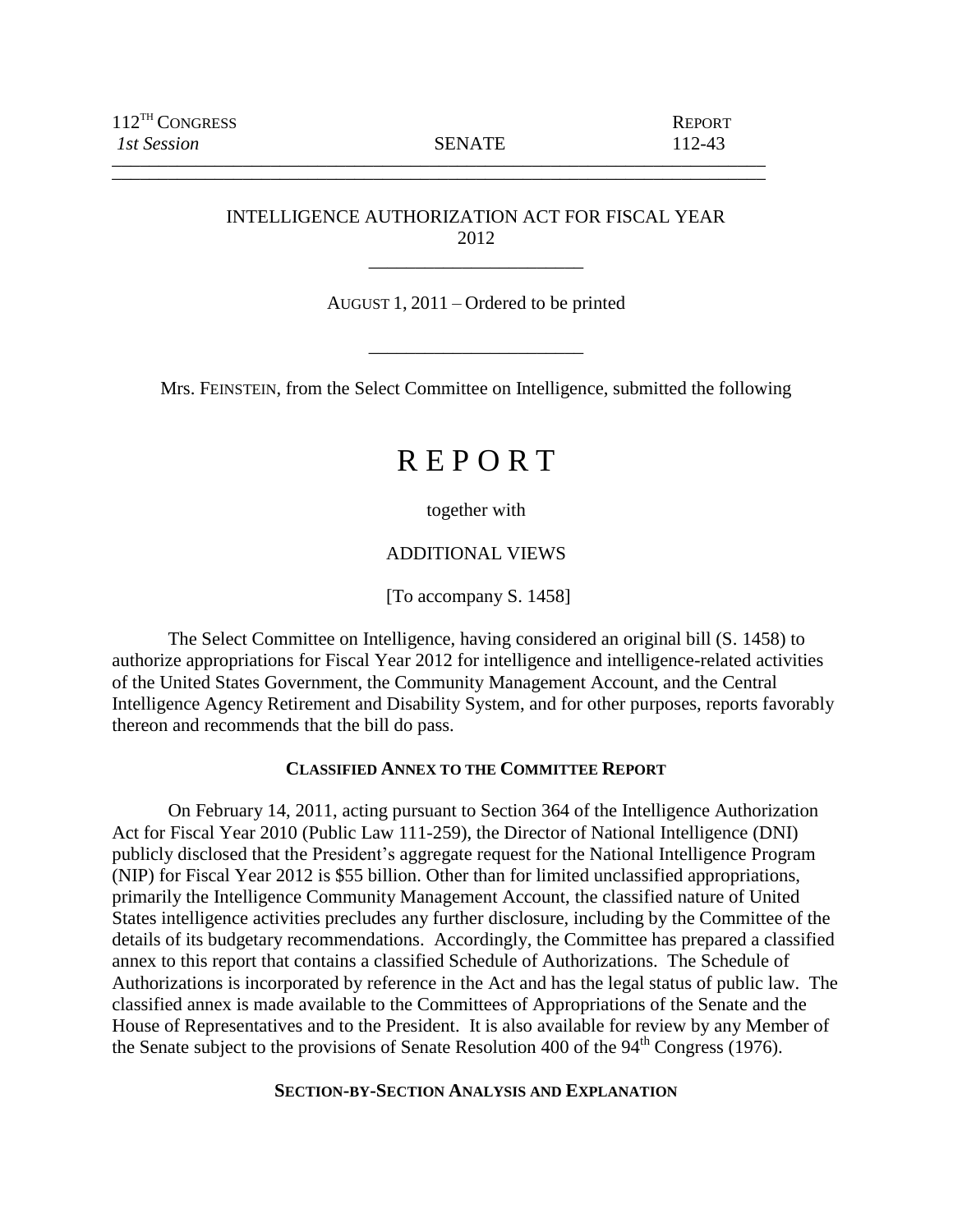The following is a section-by-section analysis and explanation of the Intelligence Authorization Act for Fiscal Year 2012 that is being reported by the Committee.

### **TITLE I–BUDGET AND PERSONNEL AUTHORIZATIONS**

### *Section 101. Authorization of appropriations*

Section 101 lists the United States Government departments, agencies, and other elements for which the Act authorizes appropriations for intelligence and intelligence-related activities for Fiscal Year 2012.

### *Section 102. Classified Schedule of Authorizations*

Section 102 provides that the details of the amounts authorized to be appropriated for intelligence and intelligence-related activities and the applicable personnel levels (expressed as full-time equivalent positions) for Fiscal Year 2012 are contained in the classified Schedule of Authorizations and that the classified Schedule of Authorizations shall be made available to the Committees on Appropriations of the Senate and House of Representatives and to the President.

### *Section 103. Personnel Ceiling Adjustments*

Section 103 is intended to provide additional flexibility to the DNI in managing the civilian personnel of the Intelligence Community. Section 103(a) provides that the DNI may authorize employment of civilian personnel (expressed as full-time equivalent positions) in Fiscal Year 2012 in excess of the number of authorized full-time equivalent positions by an amount not exceeding 3 percent (rather than the 5 percent leeway requested by the Administration) of the total limit applicable to each IC element under Section 102. The DNI may do so only if necessary to the performance of important intelligence functions.

Section 103(b) provides additional flexibility when the heads of IC elements determine that work currently performed by contract personnel should be performed by government employees. It does so by authorizing the DNI to authorize employment of additional full-time equivalent personnel in a number equal to the number of full-time equivalent contract personnel currently performing that work. Any exercise of this authority should be implemented in accordance with a plan that includes adequate support for personnel. Exercise of this authority should result in an actual reduction of the number of contract personnel and not a shift of resources to hire other contract personnel.

The DNI must report the decision to allow an IC element to exceed the personnel ceiling or to convert contract personnel under Section  $103(a)$  and (b) in advance to the congressional intelligence committees.

During consideration of the Fiscal Year 2008 request, the congressional intelligence committees learned that practices within different elements of the Intelligence Community on the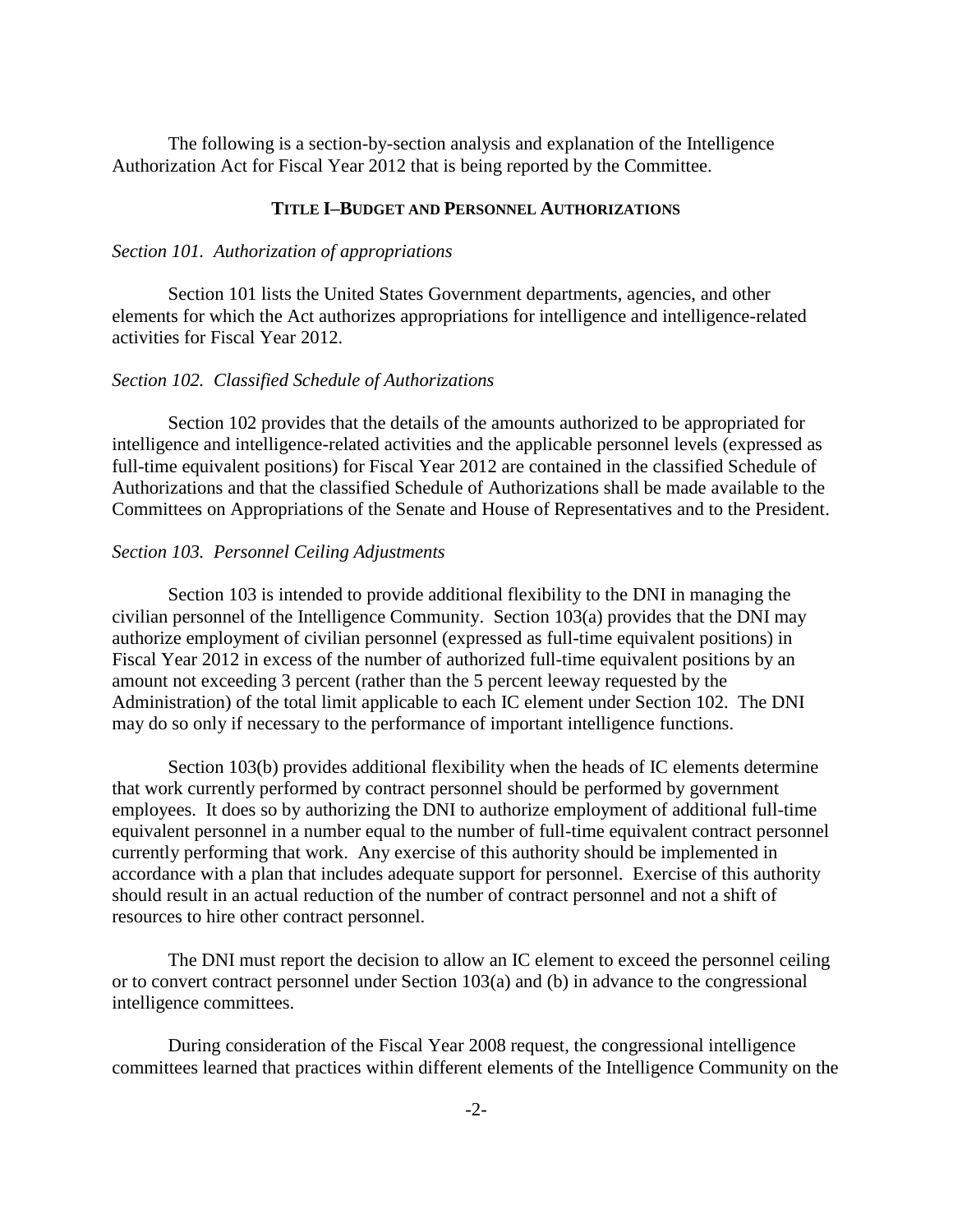counting of personnel with respect to legislatively-fixed ceilings were inconsistent, and included not counting certain personnel at all against personnel ceilings. The committees requested that the IC Chief Human Capital Officer (CHCO) ensure that by the beginning of Fiscal Year 2010 there would be a uniform and accurate method of counting all IC employees under a system of personnel levels expressed as full-time equivalents. The committees also expressed their view that the DNI express the personnel levels for civilian employees of the Intelligence Community as full-time equivalent positions in the congressional budget justifications for Fiscal Year 2010. The DNI has done so. In addition, the DNI has issued a policy to ensure a uniform method for counting IC employees. Subsection (c) confirms in statute the obligation of the DNI to establish these guidelines.

### *Section 104. Intelligence Community Management Account*

Section 104 authorizes appropriations for the Intelligence Community Management Account (ICMA) of the DNI and sets the authorized full-time equivalent personnel levels for the elements within the ICMA for Fiscal Year 2012.

Subsection (a) authorizes appropriations of \$585,187,000 for Fiscal Year 2012 for the activities of the ICMA. Subsection (b) authorizes 800 full-time equivalent personnel for elements within the ICMA for Fiscal Year 2012 and provides that such personnel may be permanent employees of the Office of the Director of National Intelligence (ODNI) or detailed from other elements of the United States Government.

Subsection (c) authorizes additional appropriations and full-time equivalent personnel for the classified Community Management Account as specified in the classified Schedule of Authorizations and permits the funding for advanced research and development to remain available through September 30, 2013.

#### **TITLE II–CENTRAL INTELLIGENCE AGENCY RETIREMENT AND DISABILITY SYSTEM**

#### *Section 201. Authorization of appropriations*

Section 201 authorizes appropriations in the amount of \$513,700,000 for Fiscal Year 2012 for the Central Intelligence Agency (CIA) Retirement and Disability Fund. For Fiscal Year 2011, Congress authorized \$292,000,000. While that level was consistent with prior authorizations, it did not fully fund, as prior authorizations had not fully funded, the obligations of the Fund. The Fiscal Year 2012 increase is based on the Administration's determination, which the Committee supports, that the obligations of this retirement and disability system should be fully funded.

#### **TITLE III–GENERAL INTELLIGENCE COMMUNITY MATTERS**

*Section 301. Restriction on conduct of intelligence activities*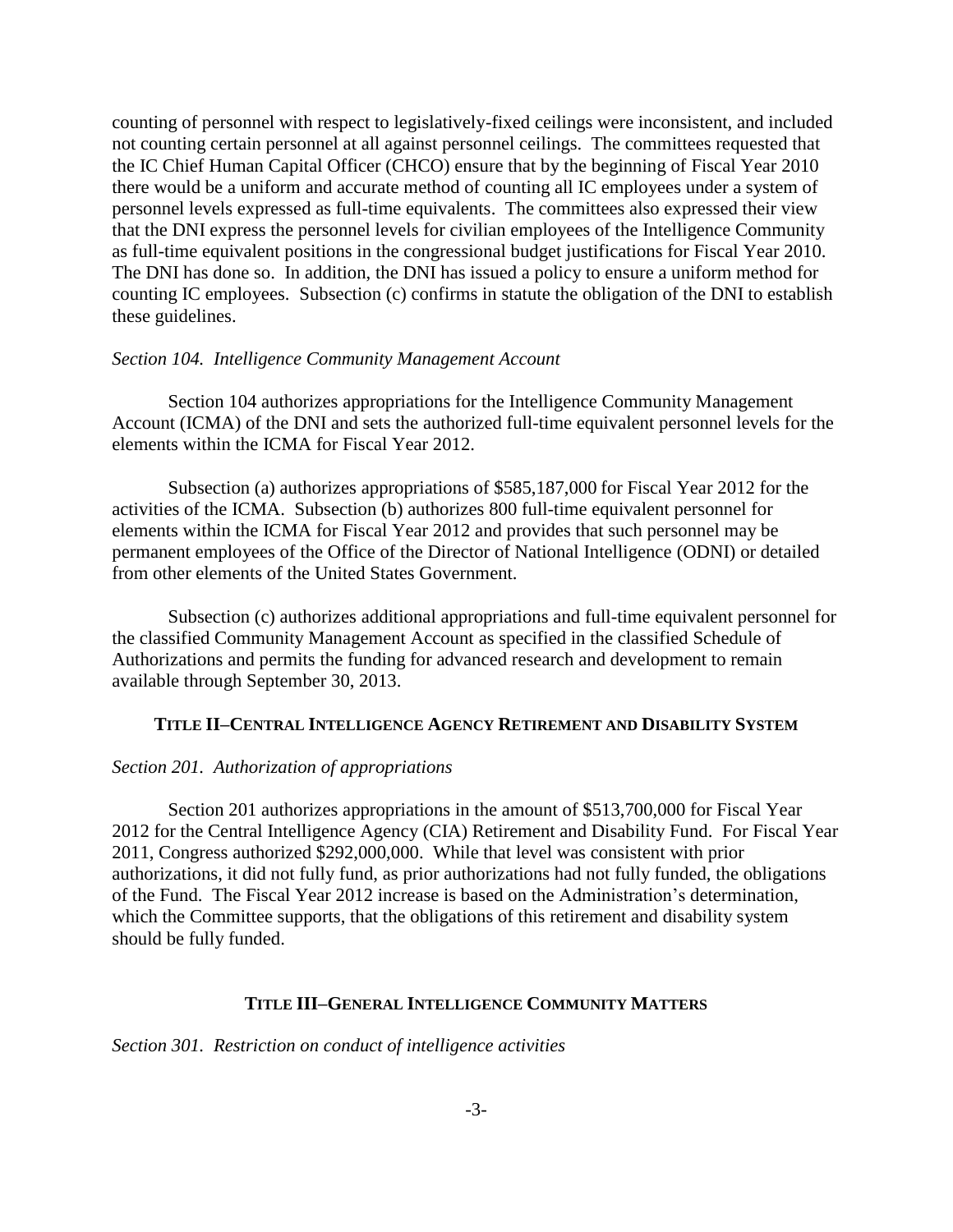Section 301 provides that the authorization of appropriations by the Act shall not be deemed to constitute authority for the conduct of any intelligence activity that is not otherwise authorized by the Constitution or laws of the United States.

### *Section 302. Increase in employee compensation and benefits authorized by law*

Section 302 provides that funds authorized to be appropriated by this Act for salary, pay, retirement, and other benefits for federal employees may be increased by such additional or supplemental amounts as may be necessary for increases in compensation or benefits authorized by law.

# *Section 303. Enhancement of authority for flexible personnel management among the elements of the intelligence community*

Section 303 adds a subsection to Section 102A of the National Security Act of 1947 to promote the ability to manage all the elements of the IC as a single cohesive community. The new Subsection 102A(v) enables the DNI, with the concurrence of the head of the covered department concerned and in coordination with the Director of the Office of Personnel Management, to convert competitive service positions within an IC element of the covered department to excepted positions and to establish new positions in the excepted service within an IC element of a covered department. Under Section 303, an incumbent occupying a position on the date of enactment selected to be converted to the excepted service shall have the right to refuse the conversion. Once such individual no longer occupies the position, the position may be converted.

Because of their unique intelligence, investigative and national security missions, most IC elements are in the excepted civil service. However, civilian employees in several smaller IC elements are still covered under competitive service rules. The ability to convert those positions to the excepted service will enable the IC to maintain a system throughout the Intelligence Community that is responsive to the needs of the IC both for secrecy and the ability to quickly respond to personnel requirements. The DNI has requested a similar authority in the past. Under Section 303, the covered departments are the Department of Energy, the Department of Homeland Security, the Department of State, and the Department of Treasury.

Although new positions in the excepted service may be created within an element of the Intelligence Community within the covered departments under this authority, the personnel ceilings referred to in Section 102(a) still apply to the number of personnel in an element. The Committee does not intend for this conversion authority to be used to increase the number of full-time equivalent personnel in an intelligence element above the applicable personnel ceilings.

#### *Section 304. Cost estimates*

Section 304 amends Section 506A of the National Security Act of 1947 to require that independent cost estimates include all costs associated with a major system acquisition even when a service or capability to deliver end-to-end functionality will be provided by another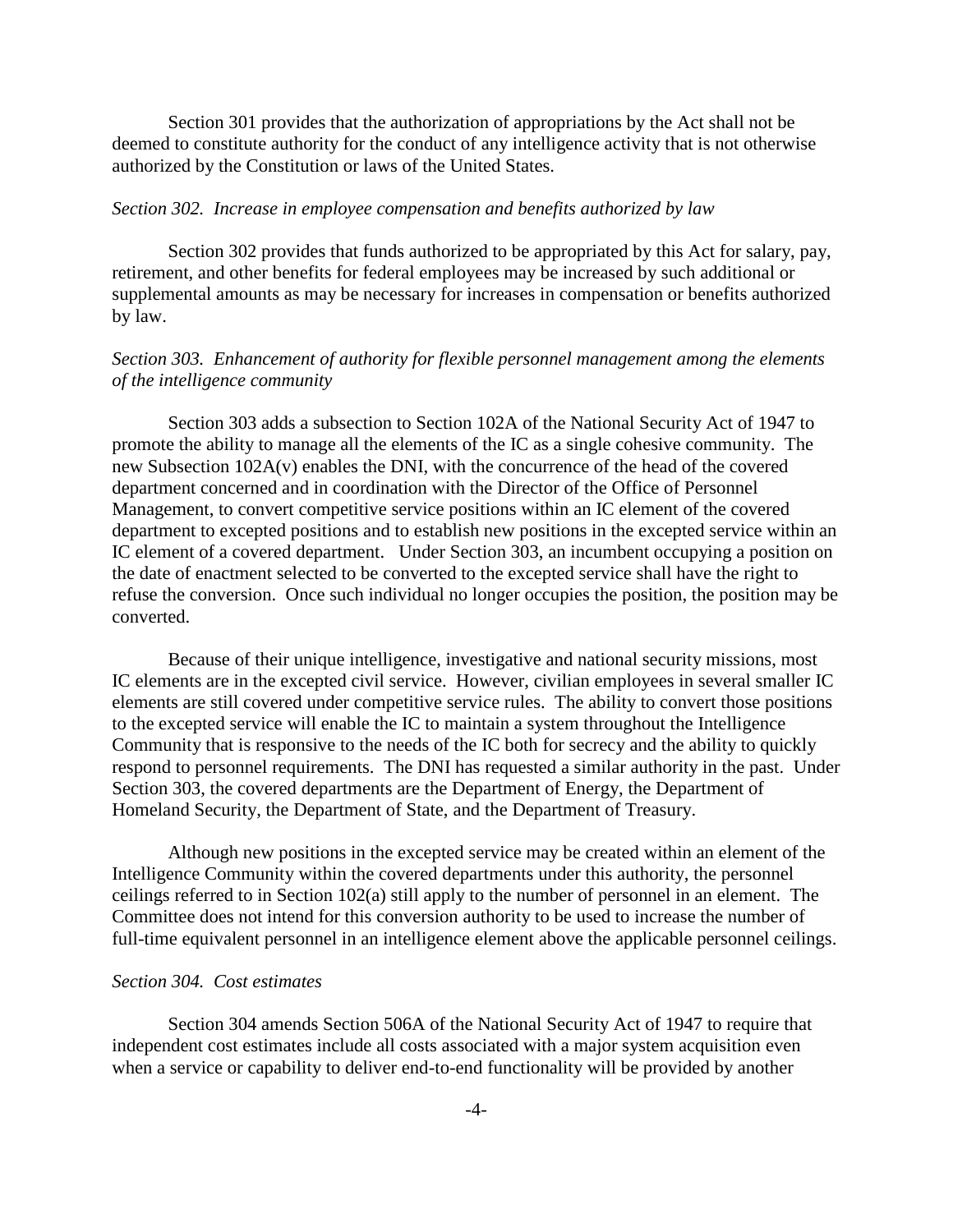Intelligence Community agency or element. This additional requirement in the preparation of the independent cost estimate will assist Congress and the Executive Branch in evaluating the full cost of an acquisition, including the costs to process, exploit, disseminate, and store the information such major system collects. The amendments made by Section 304 become effective 180 days after enactment.

### *Section 305. Preparation of nuclear proliferation assessment statements*

As set forth in the Atomic Energy Act, the United States may enter into a Civilian Nuclear Agreement (or "123 Agreement") with another nation or multinational organization. After negotiating the terms of the 123 Agreement, the Administration submits the terms to Congress for review along with a Nuclear Proliferation Assessment Statement (NPAS). Under current law, the NPAS is drafted by the State Department, in consultation with the Director of Central Intelligence; the Act has not been amended to reflect the establishment of the Director of National Intelligence. In multiple reports, the Government Accountability Office has identified various problems with this process, including insufficient time for consultation with the Intelligence Community, a lack of adequate formal interagency guidance for NPAS development, and ambiguity as to whether IC comments were fully incorporated into the final NPAS. Section 305 modifies the NPAS process in an effort to eliminate or mitigate these problems.

Currently, each NPAS must analyze the consistency of the 123 Agreement with other requirements of the Atomic Energy Act and the adequacy of the safeguards and peaceful use assurances that ensure the technology will not be used for military or nuclear explosive purposes. Section 305 provides a new role for the DNI in the NPAS process to ensure that Intelligence Community concerns are more fully incorporated into each statement. Section 305 requires the Secretary of State and the DNI to provide an unclassified NPAS to the President. The first two sections of the NPAS, which mirror the current requirements, shall be prepared by the Secretary of State, in consultation with the Director of National Intelligence. A newly-required third section shall be prepared by the DNI, in consultation with the Secretary of State, and provide a comprehensive analysis of the country's export control system with respect to nuclear-related matters. A classified annex shall accompany the NPAS. The NPAS and its classified annex shall be provided to the congressional intelligence committees as well as the congressional foreign relations committees.

#### *Section 306. Detainees held at United States Naval Station, Guantanamo Bay, Cuba*

The Committee believes that, given the intelligence and security issues that may relate to a transfer of a detainee from Guantanamo, additional time is needed for Congress to assess the information provided pursuant to the current congressional notification requirements and ensure that any concerns are addressed prior to transfer. Moreover, as the recidivism rate among former Guantanamo detainees has increased over time, it is important for Congress to understand the terms of any assurances provided by the receiving country with respect to monitoring the transferred detainee. Therefore, Section 306 modifies the notification requirements in Section 552(e) of the Department of Homeland Security Appropriations, 2010 (Public Law 111-83) and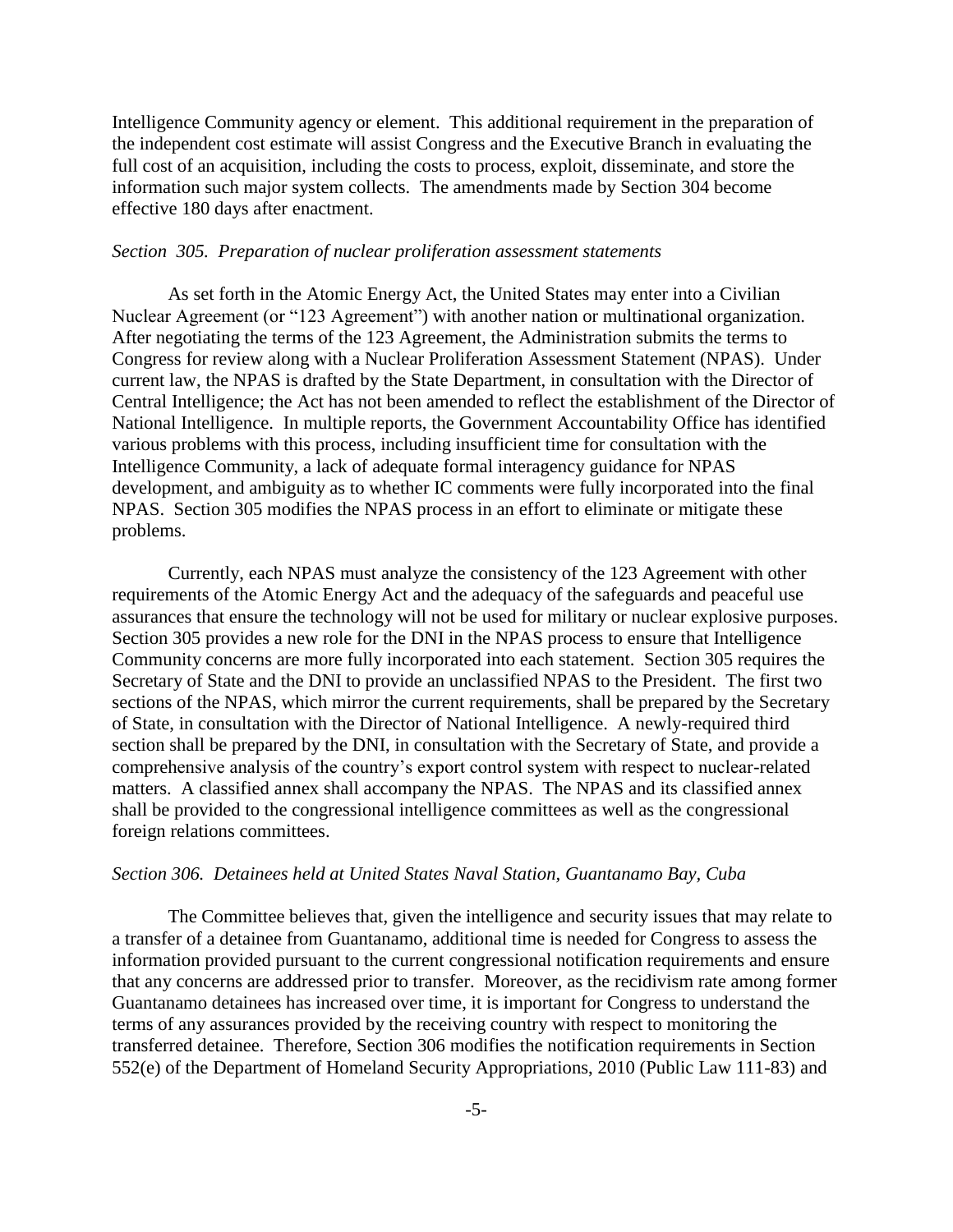Section 428(e) of the Department of Interior, Environment and Related Agencies Appropriations, 2010 (Public Law 111-88) to require 30 days notice to Congress, rather than 15 days, of a transfer of a detainee to another country. In addition, the notification shall include the terms of any monitoring assurance provided by the receiving country and identify the agency or department of the United States that is to ensure any agreement between the United States and the receiving country is carried out.

# *Section 307. Updates of intelligence relating to terrorism recidivism of detainees held at United States Naval Station, Guantanamo Bay, Cuba*

As the recidivism rate among former Guantanamo Bay detainees has increased over time, the Committee believes there should be a regular unclassified summary of intelligence relating to recidivism of detainees formerly held at Guantanamo Bay made public by the DNI.

Section 334 of the Intelligence Authorization Act for Fiscal Year 2010, Public Law 111- 259, addressed this concern initially by requiring the Director of National Intelligence, along with the CIA Director and the Director of the Defense Intelligence Agency, to make publicly available, on a one-time basis, an unclassified summary that includes the intelligence relating to former Guantanamo detainees. At the same time, the President is required under Section 319 of the Supplemental Appropriations Act of 2009, Public Law 111-32, to submit classified quarterly reports to Congress that include classified information about detainees' recidivist activities.

Section 307 requires the semiannual updating of the Section 334 report. The semiannual updates required under this section will be an update of the Section 334 report and provide an unclassified summary of intelligence relating to recidivism of detainees currently or formerly held at Guantanamo Bay and an assessment of the likelihood that such detainees will engage in terrorism or communicate with persons in terrorist organizations. The initial update shall be made publicly available not later than 10 days after the date that the first report following enactment is submitted to members and committees pursuant to Section 319 of the Supplemental Appropriations Act, 2009. The summary will be prepared by the DNI, in consultation with the Director of the CIA and the Director of the Defense Intelligence Agency, and will include the number of confirmed or suspected recidivists.

#### *Section 308. Submission of information on Guantanamo Bay detainee transfers*

Section 308 requires that not later than 45 days after the date of enactment, the DNI, in coordination with the Secretary of State, shall submit information to the congressional intelligence committees concerning the transfer or potential transfer of individuals who are or have been detained by the United States at Naval Station, Guantanamo Bay, Cuba. This information is to include the following: (1) an assessment of the sufficiency of the monitoring undertaken by each foreign country to which a detainee has been transferred; (2) any written or verbal agreement between the Secretary of State and the government of a foreign country that describes monitoring and security assurances related to a detainee transferred to such country; and (3) each Department of State cable, memorandum, or report relating to or describing the threat such an individual may or may not pose.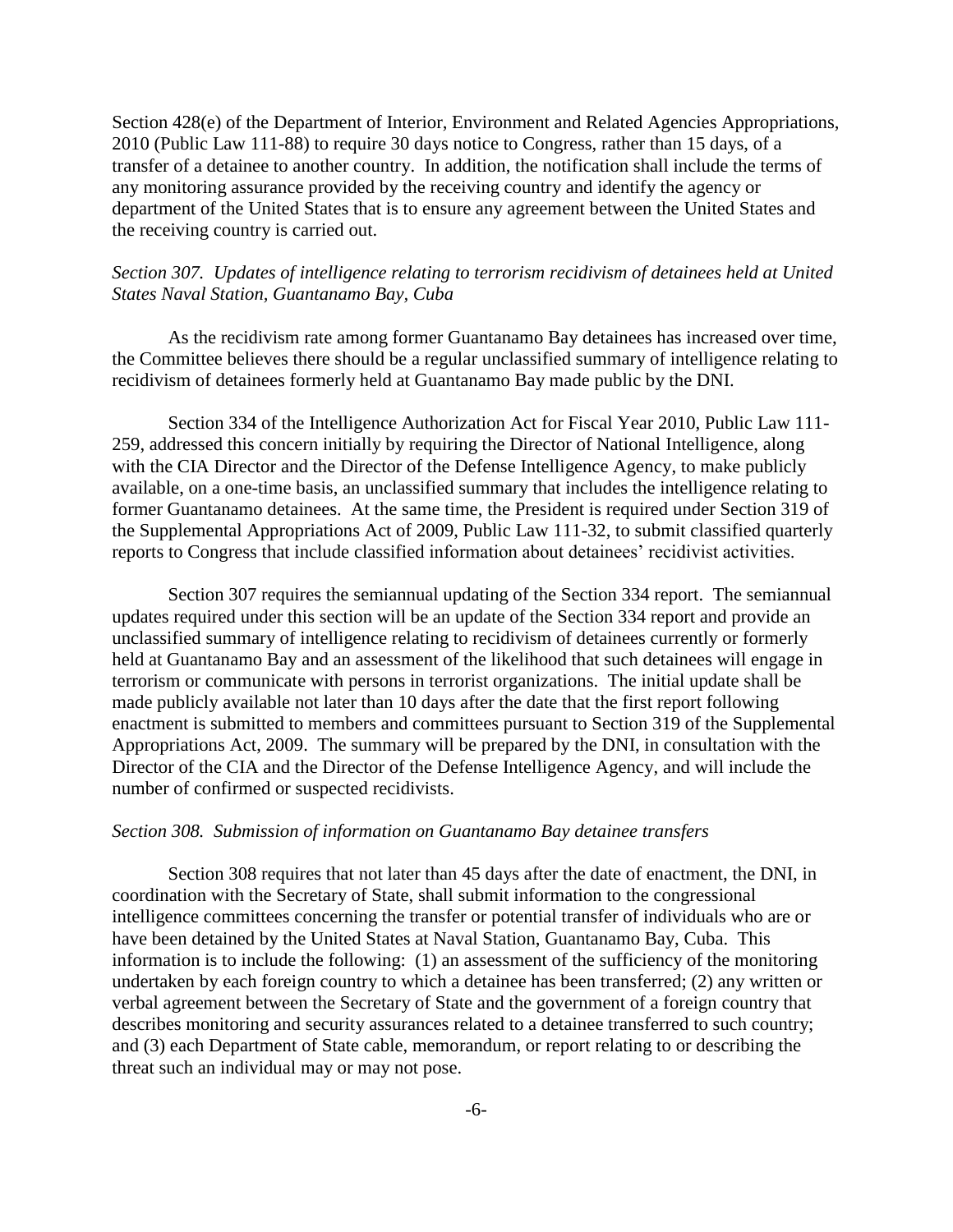### *Section 309. Enhanced procurement authority to manage supply chain risk*

Section 309 authorizes the heads of those elements of the Intelligence Community outside the Department of Defense to take certain procurement actions under certain circumstances to reduce the risk that an adversary may sabotage, maliciously introduce unwanted functions, or otherwise subvert information systems so as to surveil, deny, disrupt or otherwise degrade them. Section 309 is based on Section 806 of the Ike Skelton National Defense Authorization Act for Fiscal Year 2011 (Public Law 111-383).

Section 309(a) defines the following terms: covered agency, covered item of supply, covered procurement, covered procurement action, covered system, and supply chain risk. The definitions of these terms are substantially the same as the same terms in Public Law 111-383.

Under subsection (b), the head of a covered agency is authorized to carry out a covered procurement action and limit the disclosure of information concerning the basis for such action. Covered procurement actions are subject to the conditions in subsection (c), which include appropriate consultation with procurement officials within the agency and a determination that the use of the authority is necessary to protect national security. In addition, there must be a determination that less intrusive measures are not reasonably available.

The head of the covered agency must give notice to the congressional intelligence committees of a determination, including a summary of the basis for a determination to take a covered procurement action. Subsection (c) provides that the authority under the section is in addition to any authority under any other provision of law. The authority provided in Section 309 is not intended to limit other procurement authorities available to an intelligence agency head to protect the national security.

The requirements of Section 309 go into effect 180 days after enactment and expire on the date that Section 806 of the Ike Skelton National Defense Authorization Act for Fiscal Year 2011 expires, which will occur in January 2014. In the Committee Comments in this report, under the heading of Cyber Supply Chain Risk, the Committee requests that the Office of the National Counterintelligence Executive coordinate the production of an interagency report that will assist in determining what further measures are required.

### *Section 310. Report on burial allowances*

Section 310 provides that the Director of the Office of Personnel Management, in consultation with the DNI and the Secretaries of Labor and Defense, shall submit a report on current burial allowances for federal civilian or military personnel. The report shall include recommendations, if any, for legislation to provide for burial allowances at a level which adequately addresses the cost of burials and provides for equitable treatment across the United States Government.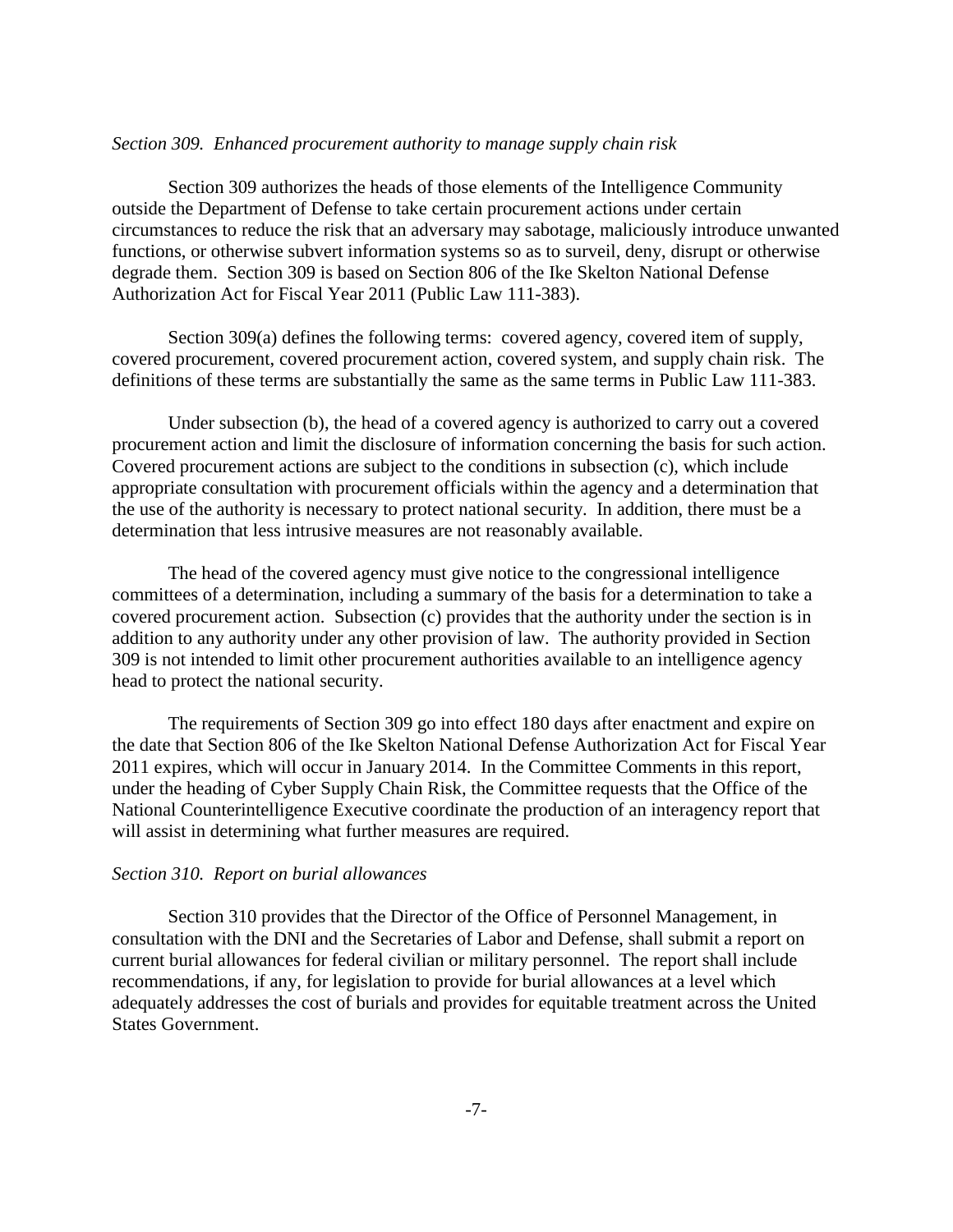Following the tragedy at Khowst, Afghanistan, the CIA conducted a review of the benefits available to the survivors of CIA employees who are killed in the line of duty. According to the CIA, the review included a comparison of CIA's existing benefits with the benefits offered by the Department of Defense to survivors of service members killed in the line of duty. The CIA found that its burial allowance was substantially less than that offered by DoD and does not adequately cover the cost of average burial expenses today.

Currently, according to the CIA, the DoD offers approximately \$6,900 for burial in a civilian cemetery where the service member's family arranges preparation and casket. The burial allowance for CIA employees is governed by the Federal Employees Compensation Act (FECA), 5 USC 8134, which dates back to 1966, and which is administered by the Secretary of Labor. Under subsection  $8134(a)$ , "If death results from injury sustained in the performance of duty, the United States shall pay, to the personal representative of the deceased or otherwise, funeral and burial expenses not to exceed \$800, in the discretion of the Secretary of Labor." In addition to this allowance, \$200 is paid "to the personal representative of a deceased employee . . . for reimbursement of the costs of termination of the decedent's status as an employee of the United States." Subsection 8133(f). This amount is not adjusted for inflation and does not cover adequately cover the actual costs of funeral and burial expenses today, which are, according to CIA estimates, on average between \$12,000 and \$15,000.

The Committee believes it is important to respond to the problem identified by the CIA in a manner that addresses inadequacies in burial allowances for all federal civilian or military personnel who die in the line of duty. The Committee understands the Administration concurs in the need to act comprehensively. In order to do so, Congress requires the information and recommendations called for by Section 310. Section 310 requires that the report be submitted by September 1, 2011, so the information and recommendations can be used in reconciling the Senate and House authorizations. Accordingly, the Committee requests that the Administration prepare and submit this report without waiting for final action on this bill.

### *Section 311. Modification of certain reporting requirements*

The Congress frequently requests information from the Intelligence Community in the form of reports, the contents of which are specifically defined by statute. The reports prepared pursuant to these statutory requirements provide Congress with an invaluable source of information about specific matters of concern.

The Committee recognizes, however, that congressional reporting requirements, and particularly recurring reporting requirements, can place a significant burden on the resources of the Intelligence Community. The Committee is therefore reconsidering these reporting requirements on a periodic basis to ensure that the reports that have been requested are the best mechanism for the Congress to receive the information it seeks. In some cases, annual reports can be replaced with briefings or notifications that provide the Congress with more timely information and offer the Intelligence Community a direct line of communication to respond to congressional concerns.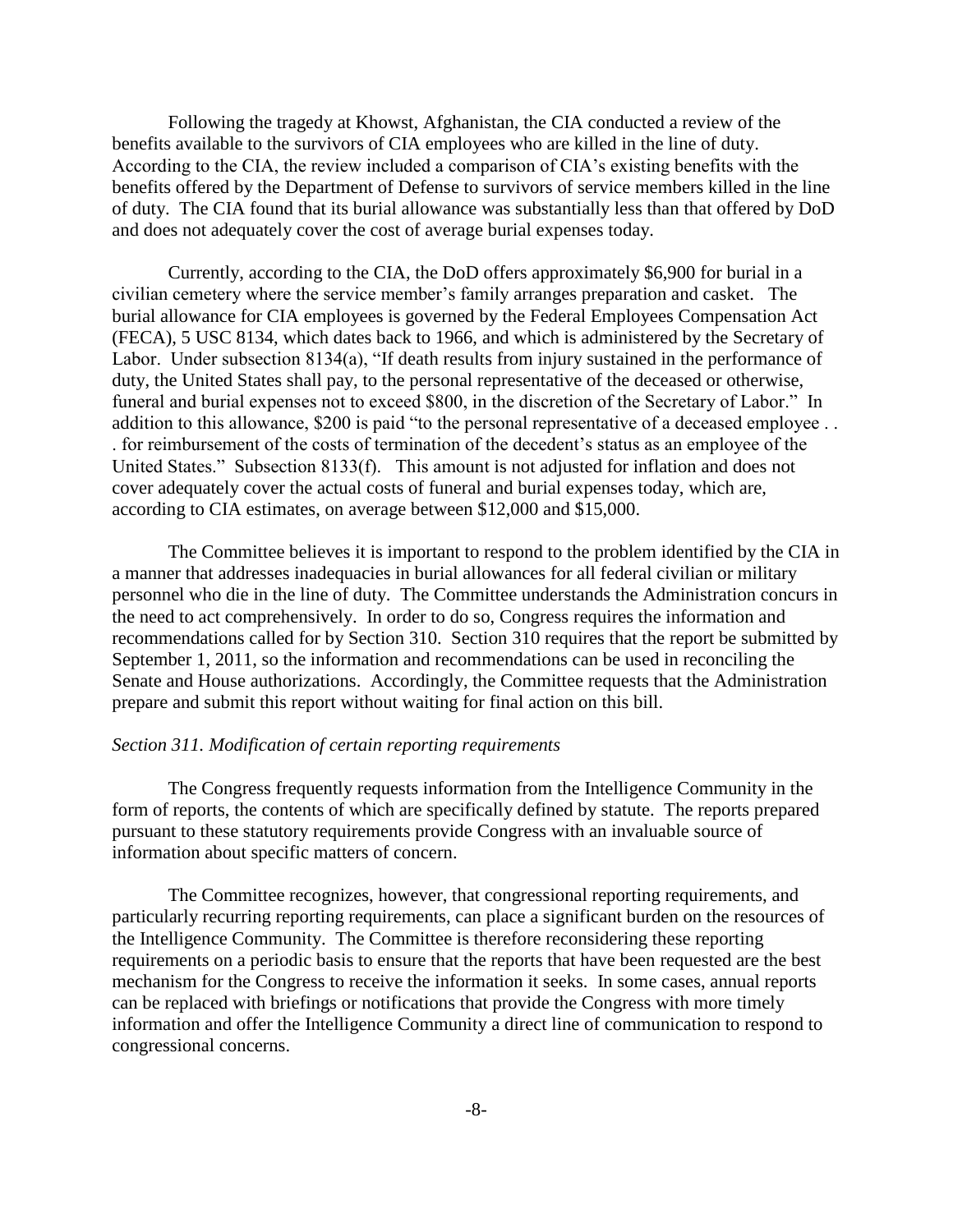In response to a request from the Director of National Intelligence, the Committee examined a set of recurring reporting requirements nominated by the Intelligence Community. Section 311 eliminates certain reports that were particularly burdensome to the Intelligence Community when the information in the reports could be obtained through other means. It also modifies reporting requirements to set a date certain for their repeal.

Because the majority of recurring reports provide critical information relevant to the many challenges facing the Intelligence Community today, the Committee has proceeded carefully in eliminating or modifying only five statutory reporting requirements, all from past intelligence authorization acts or the Intelligence Reform and Terrorism Prevention Act of 2004. The Committee believes that these modifications will help the Intelligence Community to allocate its resources properly towards areas of greatest congressional concern.

A number of reporting obligations which directly or indirectly impose tasks on the Intelligence Community arise from legislation reported or managed by committees other than the congressional intelligence committees. The Committee urges the Intelligence Community to work with those committees, and for committees to be responsive to the Intelligence Community, in reviewing existing requirements for recurring reports with the goal of assuring that the Intelligence Community is able to apply its resources to informing Congress in the most efficient ways.

#### **TITLE IV–MATTERS RELATING TO ELEMENTS OF THE INTELLIGENCE COMMUNITY**

### *Subtitle A–Office of the Director of National Intelligence*

### *Section 401. Temporary appointment to fill vacancies within Office of the Director of National Intelligence*

Section 401 permits the President to make temporary appointments to fill vacancies in offices within the Office of the Director of National Intelligence that require Senate confirmation (except the DNI, for whom by Section 103A(a)(6) of the National Security Act of 1947 the Principal Deputy DNI is next in line) with an individual who serves in another element of the Intelligence Community. A similar provision was requested by the DNI.

The Vacancies Act (5 USC 3345(a)(1)) provides that upon a vacancy in a Senateconfirmed position (1) the first assistant of the office may begin serving as the acting officer immediately and automatically upon the occurrence of the vacancy; (2) another officer who has already received Senate confirmation may be directed by the President to serve as the acting officer; and (3) certain other senior agency officials may be designated by the President to serve in an acting capacity. Given the relatively small size of the ODNI, the fact that a significant number of the personnel within the ODNI are on detail to the office from other elements of the Intelligence Community, and the fact that positions in the ODNI to which the Vacancy Act applies serve the entire Intelligence Community (such as the Director of the National Counterterrorism Center or the Inspector General for the Intelligence Community), an individual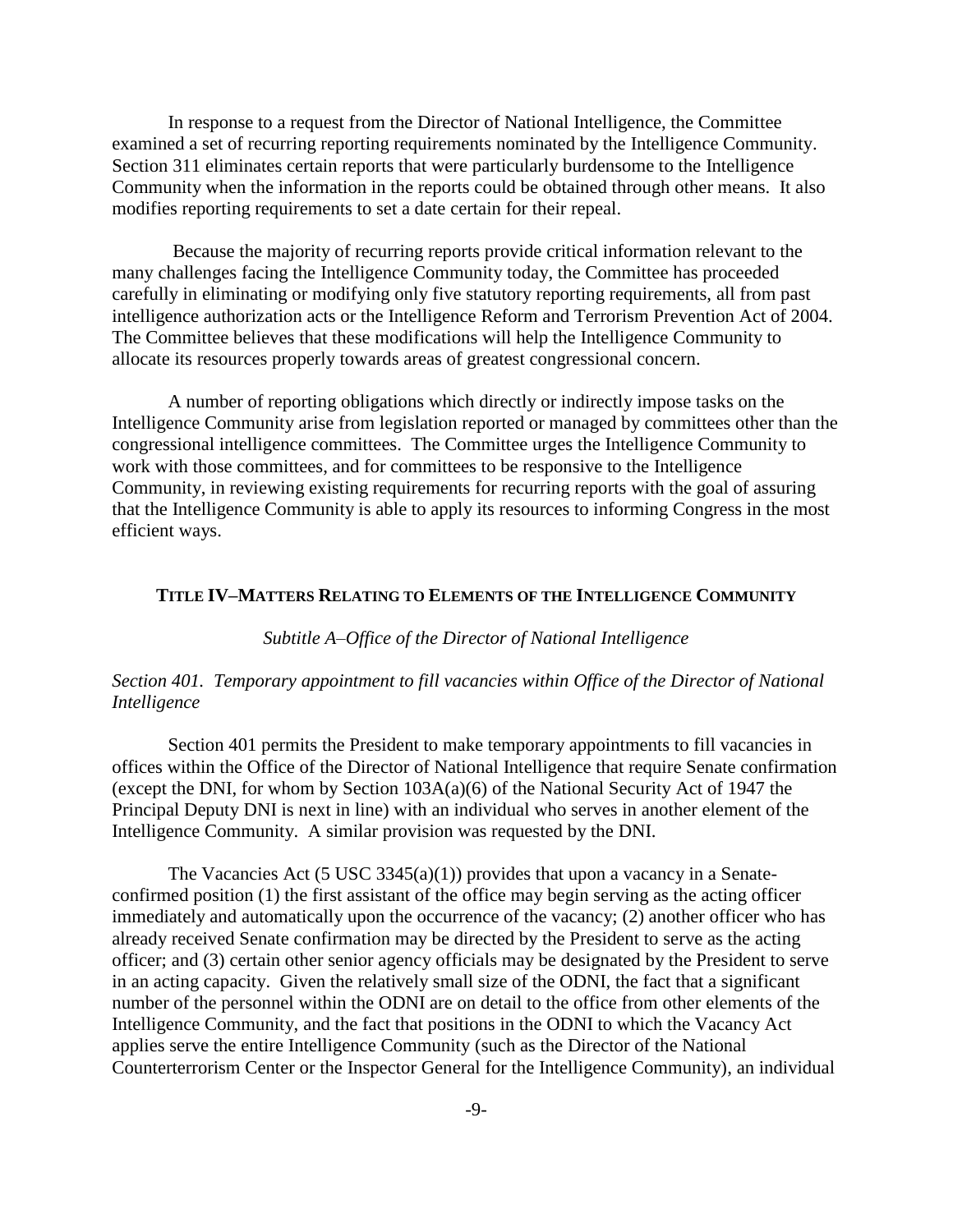employed within the Intelligence Community but outside the ODNI may be best suited to fill a key leadership position temporarily.

Section 401 addresses this issue by expanding the President's choice for appointment under the third category of the Vacancies Act to include senior officials from any element of the Intelligence Community. Nothing in Section 401 modifies or precludes the utilization of sections  $3345(a)(1)$  or (2) of title 5 to fill vacancies.

## *Section 402. Application of certain financial reporting requirements to the Office of the Director of National Intelligence*

Section 402 provides a limited grace period for the ODNI in meeting the requirements of 31 USC 3515 until Fiscal Year 2013. The DNI in requesting this legislative provision stated that the grace period will allow time for the implementation of system improvements as well as process changes in the financial management system currently supporting the ODNI. Together these efforts are intended to yield financial statements that meet the prescribed legal and audit standards.

Although the ODNI under 31 USC 3515 is required to prepare and submit to the Congress and the Director of the Office of Budget and Management an audited financial statement for the preceding fiscal year by the following March 1<sup>st</sup>, Section 369 of the Intelligence Authorization Act for Fiscal Year 2010, enacted on October 7, 2010, directs the DNI "to develop a plan and schedule to achieve a full, unqualified audit of each element of the intelligence community not later than September 30, 2013." Section 402 will align the statutory requirement for auditability with the plan for achieving auditability set forth in the Fiscal Year 2010 Act.

# *Section 403. Public availability of information regarding the Inspector General of the Intelligence Community*

Section 403 requires the DNI to establish and maintain on the publicly accessible ODNI website information relating to the Inspector General (IG) for the Intelligence Community including methods to contact the IG. Section 403 is based on a similar requirement in Section 8L of the Inspector General Act, as added by the Inspector General Reform Act of 2008, 5 USC App., and is similar to Section 415. The information about the IG is to be obvious and facilitate accessibility to the IG. Given that most of the IG's reports will be classified, Section 403 does not require that IG reports and audits be posted on the publicly accessible website.

### *Section 404. Technical correction to the Executive Schedule*

Section 404 amends 5 USC 5315 to establish the salary level of the Chief Information Officer of the Intelligence Community at Level IV of the Executive Schedule the level of other chief information officers in the federal government with comparable duties and responsibilities. The Chief Information Officer of the Intelligence Community is a position established in Section 103G of the National Security Act, added by section 303 of Public Law 108-487, the Intelligence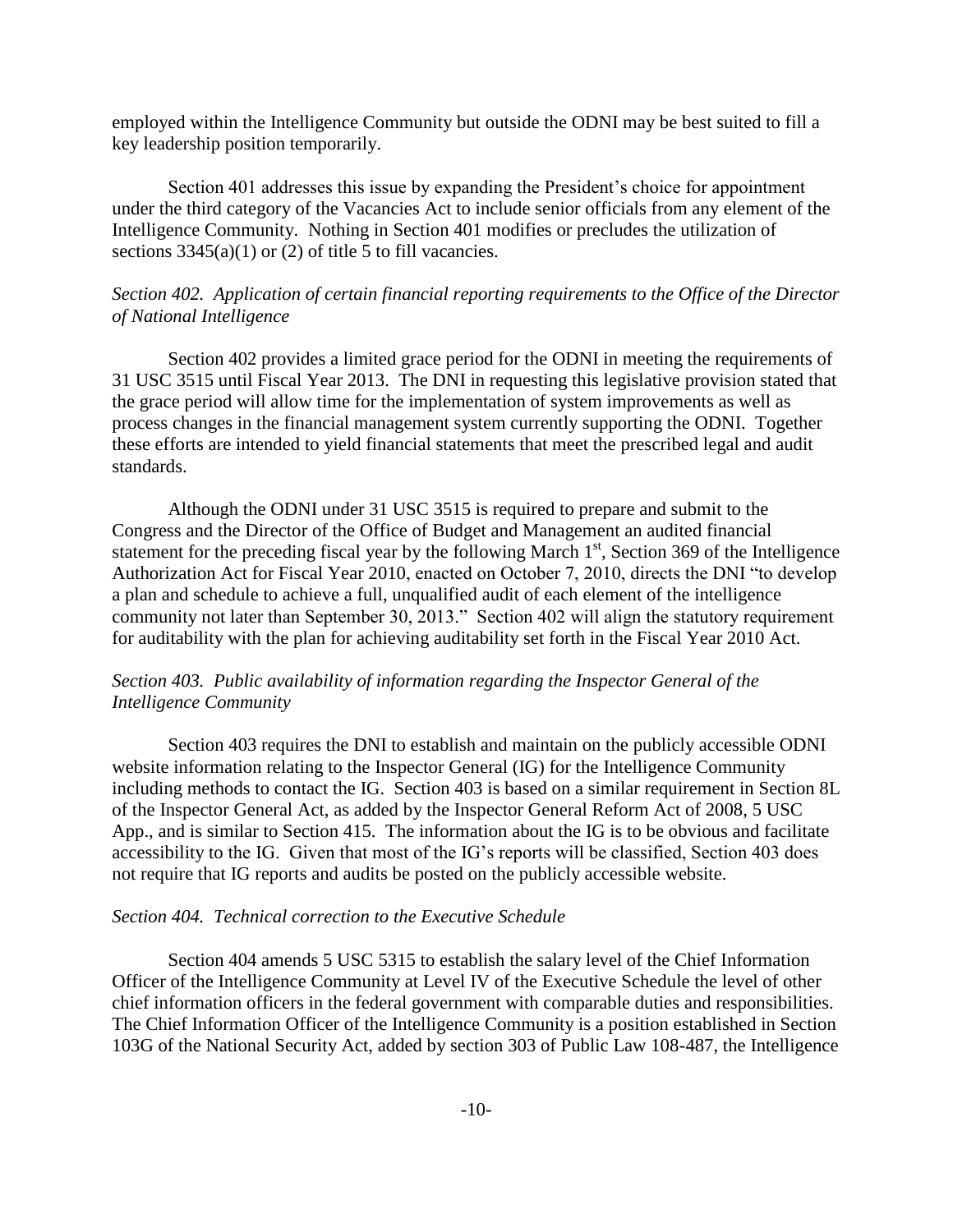Authorization Act for Fiscal Year 2005, and amended by Section 404 of Public Law 111-259, the Intelligence Authorization Act for Fiscal Year 2010.

### *Subtitle B–Central Intelligence Agency*

# *Section 411. Foreign language proficiency requirements for Central Intelligence Agency officers*

Section 411 makes amendments in Section 104A(g) of the National Security Act of 1947 which imposes foreign language requirements on certain personnel within the CIA. Section 411 is intended to tie the need for foreign language skills to officers in occupations where foreign language ability is most important, rather than to specific positions, within the Directorate of Intelligence career service or National Clandestine Service career service. It is intended to eliminate the need for the Director of the CIA to approve waivers for the promotion, appointment, or transfer of personnel such as attorneys or human resources officers for whom the requirement is not intended to apply. Section 411 sets the language proficiency at the objective level of level 3 on the Interagency Language Roundtable Language Skills Level or a commensurate proficiency level. Section 411 requires the Director of the CIA to report to the congressional intelligence committees on the number of personnel transferred into the Directorate of Intelligence career service or National Clandestine career service who did not meet the foreign language requirements of Section 104A(g). It also makes technical corrections to delete outdated references to the Directorate of Operations.

### *Section 412. Acceptance of gifts*

Section 412 is a provision, like Section 310, that arose out of the CIA's review of benefits available to the survivors of CIA employees killed in the line of duty following the December 2009 attack at Khowst, Afghanistan. The CIA concluded that the Director of the CIA did not have the authority under Section 12 of the CIA Act to accept and use gifts for purposes related to the welfare, education and recreation of those survivors. Under current law, the Director of CIA may "accept, hold, administer, and use gifts of money, securities and other property whenever the Director determines it would be in the interest of the United States . . . for purposes relating to the general welfare, education, or recreation of employees or dependents of employees of the Agency or for similar purposes  $\dots$ ."

Section 412 amends Section 12 of the CIA Act to authorize the Director (or the Director's designee) both to accept gifts and to use them for the welfare of employees injured in the line of duty without legal concern whether those actions are for the general welfare of the CIA employee population as a whole. It also provides that gifts may be used for the assistance of the family of CIA officers who were injured or who died from hostile or terrorist activities or in connection with other intelligence activities having a substantial element of risk. All of the authority under Section 12 shall be made according to regulations developed by the CIA Director in consultation with the Director of the Office of Government Ethics, consistent with all relevant ethical constraints and principles. The Committee intends for gifts to be accepted under this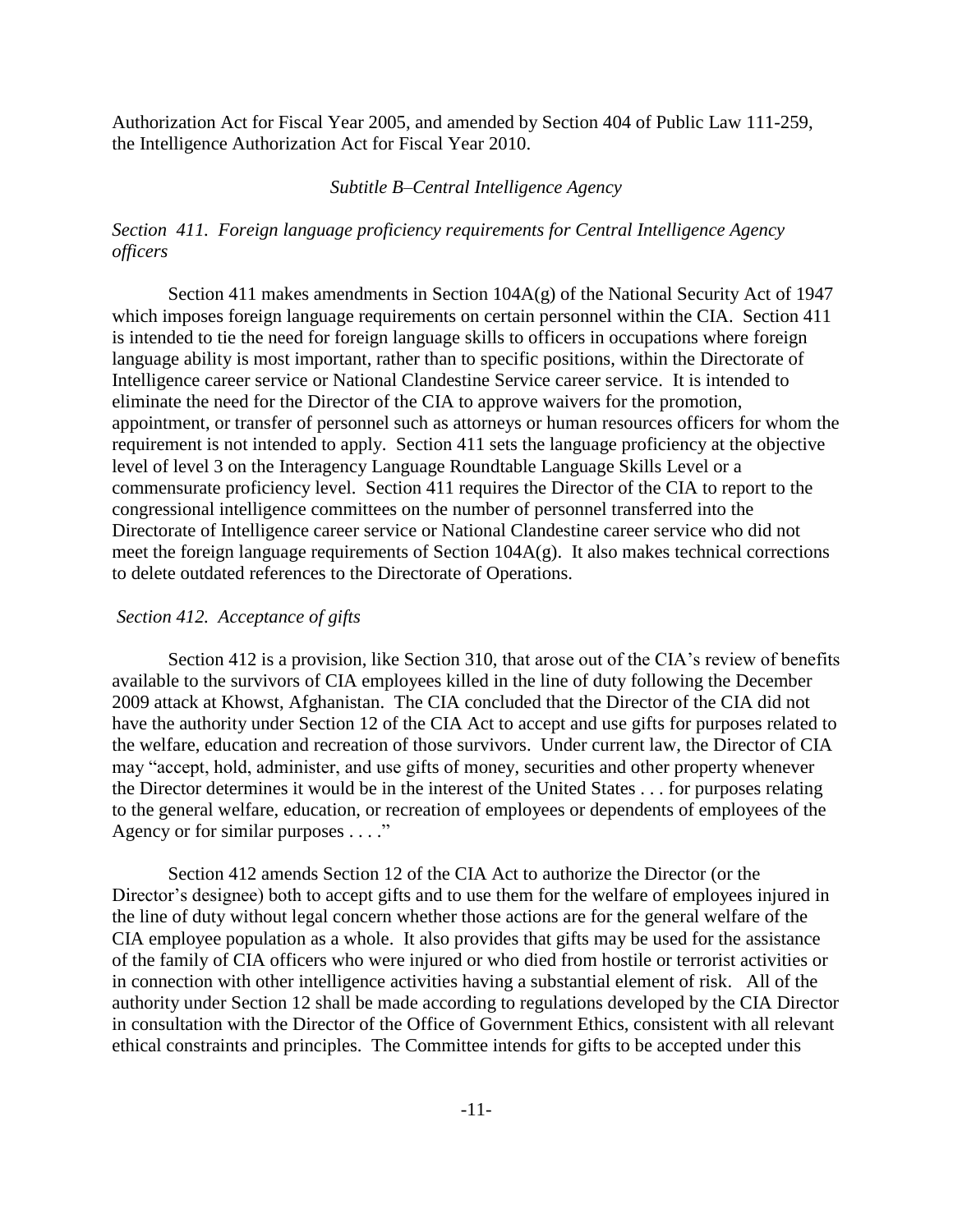section by the CIA on behalf of the CIA employees concerned, and not directly by such employees or their family members.

# *Section 413. Public availability of information regarding the Inspector General of the Central Intelligence Agency*

Section 413 requires the Director of the CIA to establish and maintain on the publicly accessible CIA website information relating to the CIA IG including methods to contact the IG. Section 413 is based on a similar requirement in the Inspector General Reform Act, 5 USC App. 8L, and is similar to Section 403. The information about the IG is to be obvious and facilitate accessibility to the IG. Given that most of the IG's reports will be classified, Section 413 does not require that IG reports and audits be posted on the publicly accessible website. Section 413 is based upon a request of the CIA IG.

### *Section 414. Recruitment of personnel in the Office of the Inspector General*

Section 414 requires the Director of the CIA, in consultation with the Inspector General of the CIA, to conduct a study of the personnel issues of the Office of the Inspector General. The study shall include identification of any barriers and disincentives to the recruitment or retention of experienced investigators within the Office of the Inspector General. The Director shall compare the personnel authorities of the CIA Inspector General with the personnel authorities of other federal Inspectors General, including a comparison of the benefits available to experienced investigators within such offices with those available to investigators within the Office of the CIA Inspector General, and shall take such administrative actions as may be appropriate to address such disparities. The Director shall report to the congressional intelligence committees on the administrative actions taken based on the results of the study and the Director's recommendations for legislative action, if any, within 90 days of enactment. By including Section 414, it is the Committee's intent that unwarranted barriers and disincentives should not be allowed to prevent the CIA's Office of the Inspector General from recruiting and retaining the best possible workforce to carry out its important functions.

#### *Subtitle C—National Security Agency*

### *Section 421. Confirmation of appointment of the Director of the National Security Agency*

Section 421 amends the National Security Agency Act of 1959 to provide that the Director of the National Security Agency (NSA) shall be appointed by the President by and with the advice and consent of the Senate. Under present law and practice, the President appoints the Director of the NSA. The appointment has been indirectly subject to confirmation through Senate confirmation of the military officers who have been promoted into the position. Section 421 will make explicit that the filling of this key position in the Intelligence Community should be subject to confirmation.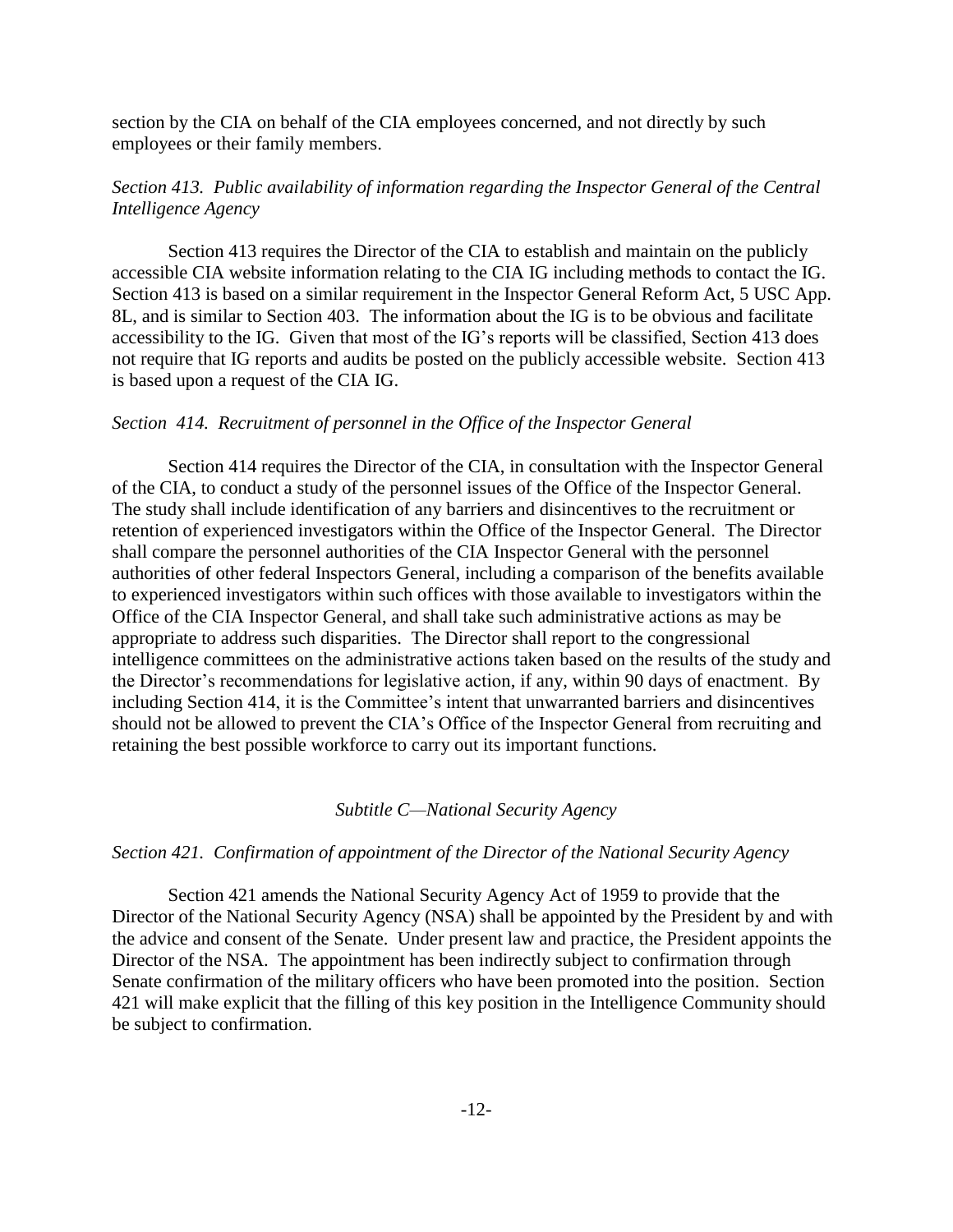The Committee has had a long-standing interest in ensuring Senate confirmation of the heads of the NSA, the National Reconnaissance Office, and the National Geospatial-Intelligence Agency. The Committee moves forward on the requirement for Senate confirmation of the Director of NSA in this Act in light of NSA's critical role in the national intelligence mission, particularly with respect to activities which may raise privacy concerns.

Through advice and consent, the Senate can enable the Congress to fulfill more completely its responsibility for providing oversight to the intelligence activities of the United States Government and ensure the responsibilities and foreign intelligence activities of the NSA receive appropriate attention.

The requirement for confirmation of the Director of NSA will not increase the number of Senate-confirmed officials. The Director of the NSA is now also the Commander of the U.S. Cyber Command and therefore subject to confirmation. Accordingly, Section 421 does not alter the role of the Committee on Armed Services in reviewing and approving the promotion or assignment of military officers. Through a sequential referral the Armed Services and Intelligence Committees will assure that all aspects of the appointment, both with respect to the Cyber Command and intelligence collection, will be considered.

Section 421(c) makes clear that the requirement for Senate confirmation applies prospectively. Therefore, the Director of the NSA on the date of enactment will not be affected by this section, which will apply initially to the appointment and confirmation of his successor.

#### *Section 422. Additional authorities for National Security Agency security personnel*

Section 422 amends Section 11 of the National Security Agency Act of 1959 to authorize NSA security personnel to transport apprehended individuals from NSA premises to law enforcement officials. Under current law, when NSA security personnel apprehend an individual, they must wait with the individual until local law enforcement personnel arrive to complete the transfer of custody. This can require NSA personnel to wait, frequently for hours, often with the apprehended individual in a security vehicle, for the transfer to local law enforcement. According to the DNI, from 2004 to 2009, on 448 occasions, the apprehension of an individual engaged NSA personnel and transportation resources for over 2 hours.

Section 422 provides a limited expansion of authority for NSA security personnel to transport apprehended individuals to local law enforcement within 30 miles of NSA premises. The Committee intends that this authority be used sparingly by NSA security personnel under a well-established regime of administrative controls and management oversight, and only with prior consent from the accepting jurisdiction.

#### *Subtitle D—Other Elements*

*Section 431. Appropriations for defense intelligence elements; accounts for transfer; transfer*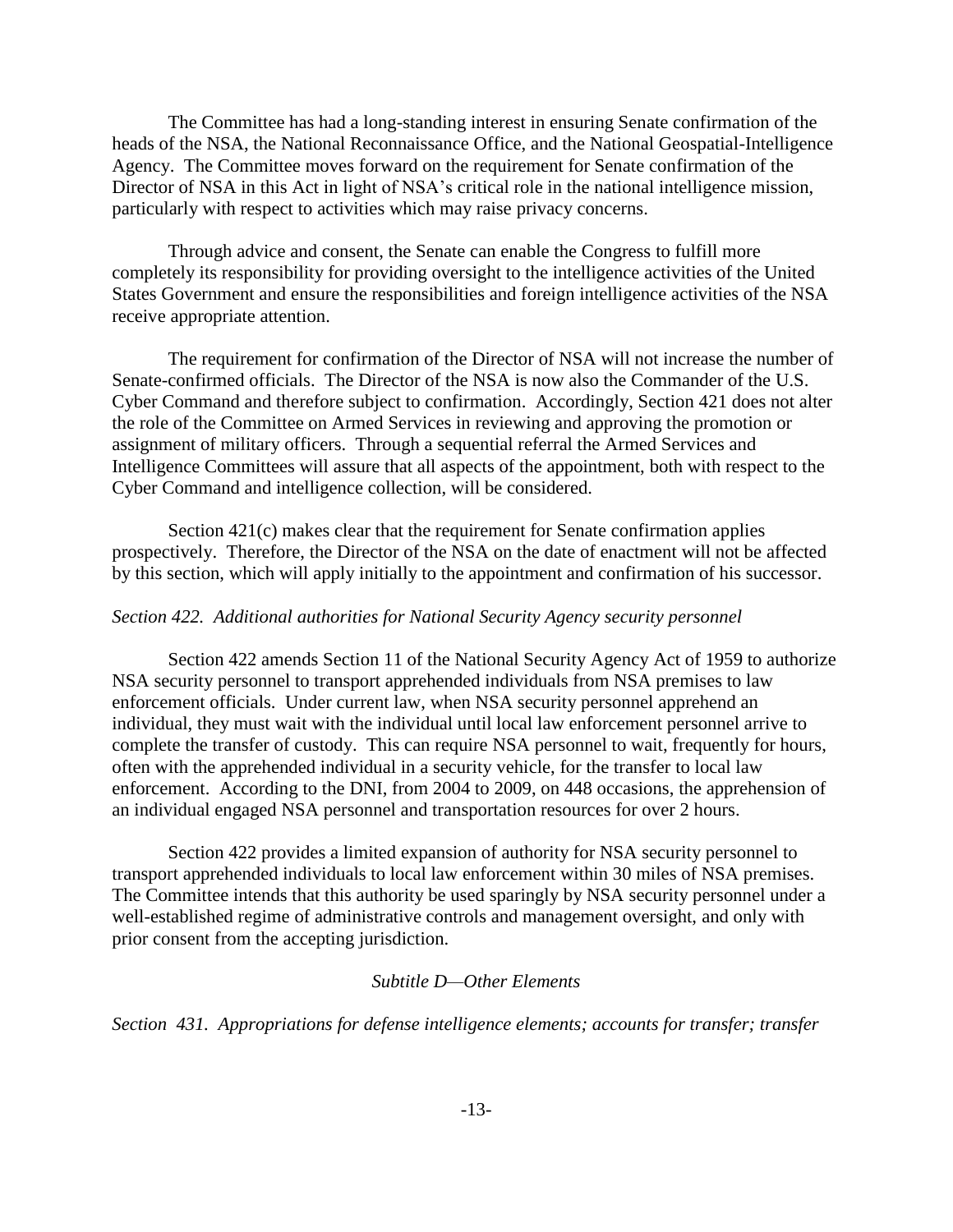Section 431 authorizes the Secretary of Defense to transfer defense appropriations into an account or accounts established by the Secretary of the Treasury for receipt of such funds. These accounts may receive transfers and reimbursement from transactions between the defense intelligence elements and other entities, and the Director of National Intelligence may also transfer funds into these accounts. Appropriations transferred pursuant to this section shall remain available for the same time period, and for the same purposes, as the appropriations from which transferred. This section is intended to ensure improved auditing of defense intelligence appropriations.

# *Section 432. Federal Bureau of Investigation participation in the Department of Justice leave bank*

Section 432 provides for participation of employees of the Federal Bureau of Investigation (FBI) in the Department of Justice's Voluntary Leave Bank Program. The Voluntary Leave Bank Program allows federal employees to donate to and to receive donations from a leave "bank" to cover absences necessitated by extraordinary medical conditions. Current law does not allow participation by FBI employees in the Department's program, although the FBI is part of the department. While 5 USC 6372(c) would allow FBI to establish its own voluntary leave bank program, the Director of the FBI has determined that it would be more cost effective and efficient to allow FBI employees to participate in the larger Department of Justice program and has requested a legislative provision to accomplish this objective for the overall benefit of the Bureau and its personnel. Under Section 432, the Director may consider the protection of sources and methods in allowing for participation in the leave bank program. In providing for leave bank opportunities to cover absences necessitated by extraordinary medical conditions, the Committee expects the Director will consider any impact on operations of the Bureau when making a decision on whether to allow FBI employees to take part in the program.

# *Section 433. Intelligence community membership of the Office of Intelligence and Analysis of the Department of Homeland Security*

Section 433 amends Section 3(4)(K) of the National Security Act of 1947 in order to include the Office of Intelligence and Analysis of the Department of Homeland Security (DHS) within the term "intelligence community" for purposes of the Act. This provides for a more specific reference to the DHS component, in addition to the intelligence element of the Coast Guard, that is part of the Intelligence Community as Congress has done in Section 3(4)(I) and (J) for the State and Treasury Department elements of the Intelligence Community.

### **TITLE V–OTHER MATTERS**

#### *Section 501. Conforming the FISA Amendments Act of 2008 sunset with other FISA sunsets*

Section 501 conforms the sunset for Title VII of FISA, as added by the FISA Amendments Act of 2008 (Public Law 110-261), now scheduled to occur on December 31,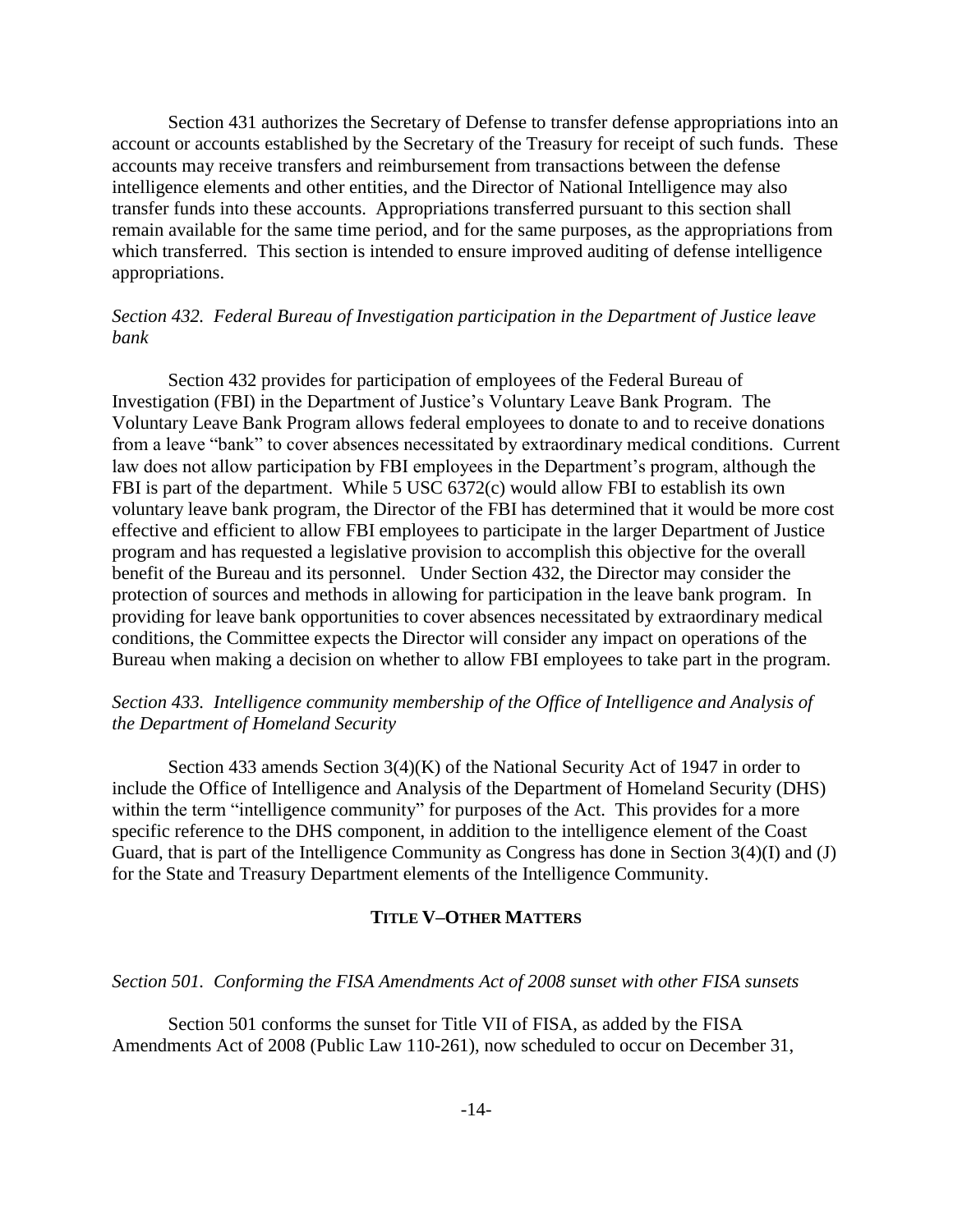2012, to June 1, 2015, the date recently set by Public Law 112-14 for the other sunset provisions in the Foreign Intelligence Surveillance Act of 1978.

Title VII of FISA establishes procedures for collection, pursuant to orders of the Foreign Intelligence Surveillance Court, of foreign intelligence through the targeting of persons reasonably believed to be located outside of the United States. Section 702 governs collection targeted against persons other than United States citizens or permanent residents of the United States. Sections 703 and 704 establish procedures, requiring probable cause determinations by the FISA Court, for collection against United States persons outside of the United States. In addition to the judicial oversight established by these sections of Title VII, Section 702 requires periodic assessments by the Attorney General, the Director of National Intelligence, and the Inspectors General of the Department of Justice and each element of the Intelligence Community that is authorized to acquire foreign intelligence under Title VII. Also, Section 707 mandates comprehensive semiannual reports by the Attorney General to the congressional intelligence and judiciary committees on the implementation of Title VII. All of these important collection and oversight provisions will be repealed at the end of this Congress unless the sunset date for them is extended.

The alignment of all the remaining sunset dates in FISA – those recently extended by Congress to June 1, 2015 and the sunset for Title VII – will provide Congress with an opportunity to examine comprehensively all expiring authorities at the same time rather than in a piecemeal fashion. By addressing the Title VII sunset now, rather than waiting until next year, Congress will help assure the stability of the foreign intelligence collection system during the critical times immediately ahead.

It should also be clear what is not involved in this sunset extension. Title VIII of FISA, which was added by Title II of the FISA Amendments Act of 2008, established procedures for immunity for electronic communication service providers who furnished assistance to an element of the Intelligence Community during the President's Surveillance Program between 2001 and 2007. These immunity provisions are not subject to a sunset. They have been subject, however, to judicial review as provided for in Title VIII of FISA. The judgment of the United States District Court for the Northern District of California upholding the constitutionality of Title VIII of FISA is now before the United States Court of Appeals for the Ninth Circuit. In re: National Security Agency Telecommunications Records Litigation, 633 F. Supp. 2d 949 (N.D. Cal. 2009), appeal pending, Case No. 09-16676 ( $9<sup>th</sup>$  Cir.). Nothing in the sunset extension and alignment in Section 501 of the bill will have any effect on this litigation or the underlying immunity provision of Title VIII of FISA.

### *Section 502. Technical amendments to the National Security Act of 1947*

Section 502 updates certain references in sections 3(6), 506(b) and 506A of the National Security Act of 1947 from the "Director of Central Intelligence" and the "National Foreign Intelligence Program" to the "Director of National Intelligence" and the "National Intelligence" Program."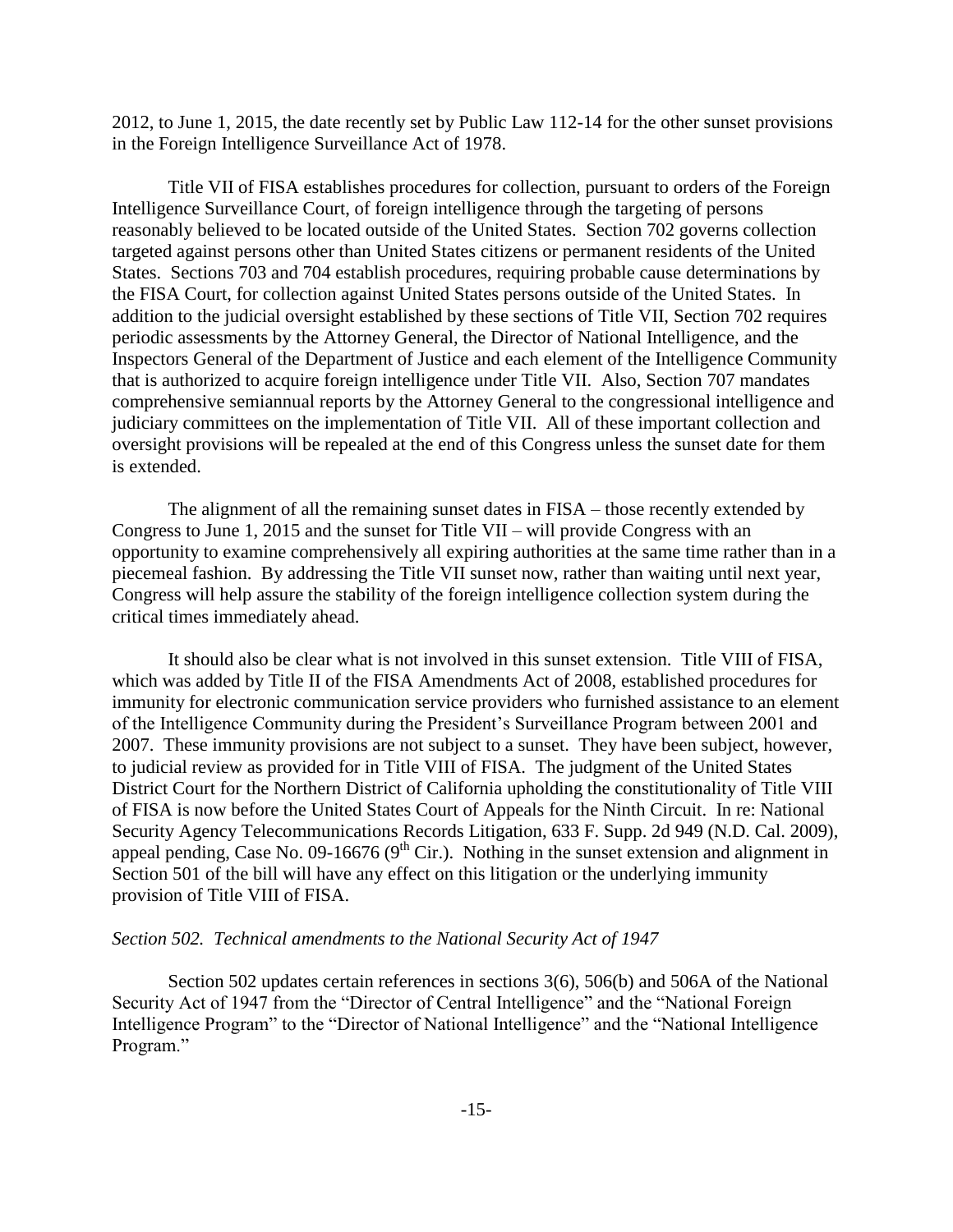### *Section 503. Technical amendments to Title 18, United States Code*

Section 503 updates references in 18 USC 351(a) to the Director and Deputy Director of Central Intelligence and provides that the amended section includes the DNI, the Principal Deputy DNI, and the Director and Deputy Director of the CIA among officials covered by the provision.

### **COMMITTEE COMMENTS**

### *Space Launch*

The Committee remains concerned over the increasing costs of space launch, in particular, the Air Force's Evolved Expendable Launch Vehicle (EELV). These costs have increased dramatically since the submission of the Fiscal Year 2011 budget request, and are expected to continue to rise despite significant efforts to curtail costs. Particularly troublesome are the monopolistic state of EELV providers and the current structure's perpetuation of the barriers to entry for alternative launch providers. Removing these barriers could increase competition and lower costs.

The Committee notes the ongoing debate over the future of the nation's space launch capabilities, with the national security space community and the National Aeronautics and Space Administration (NASA) both having strong equities and providers of choice. Congressional intent for NASA's space launch systems was expressed in the National Aeronautics and Space Administration Authorization Act of 2010 (Public Law 111-267). The Committee is concerned, however, that maintaining two separate launch infrastructure and industrial bases, both of which rely nearly entirely on heavy government funding, is fiscally unsustainable. Approaching launch from a whole-of-government perspective will pay great benefits to the taxpayer.

The Committee believes that it is in the nation's economic and security interests to promote U.S. space launch providers that are, or are positioning themselves to be, competitive in the commercial and civil markets. The EELV providers have demonstrated little success in this regard, leaving them nearly entirely reliant on U.S. government customers who are forced to bear the cost.

Today the national security space community currently has no certified alternative to the EELV program for most of its launch needs. Other U.S. launch providers, however, show promise as they compete for commercial, civil, and national security launch business and develop larger systems, one of which is in the EELV capability class. These providers must demonstrate the reliability so well documented with the EELV program in order to justify launching critical, and expensive, national security payloads. Regardless, every effort should be made to support them in this regard, and the Committee is encouraged by some steps taken by the Air Force to do just that.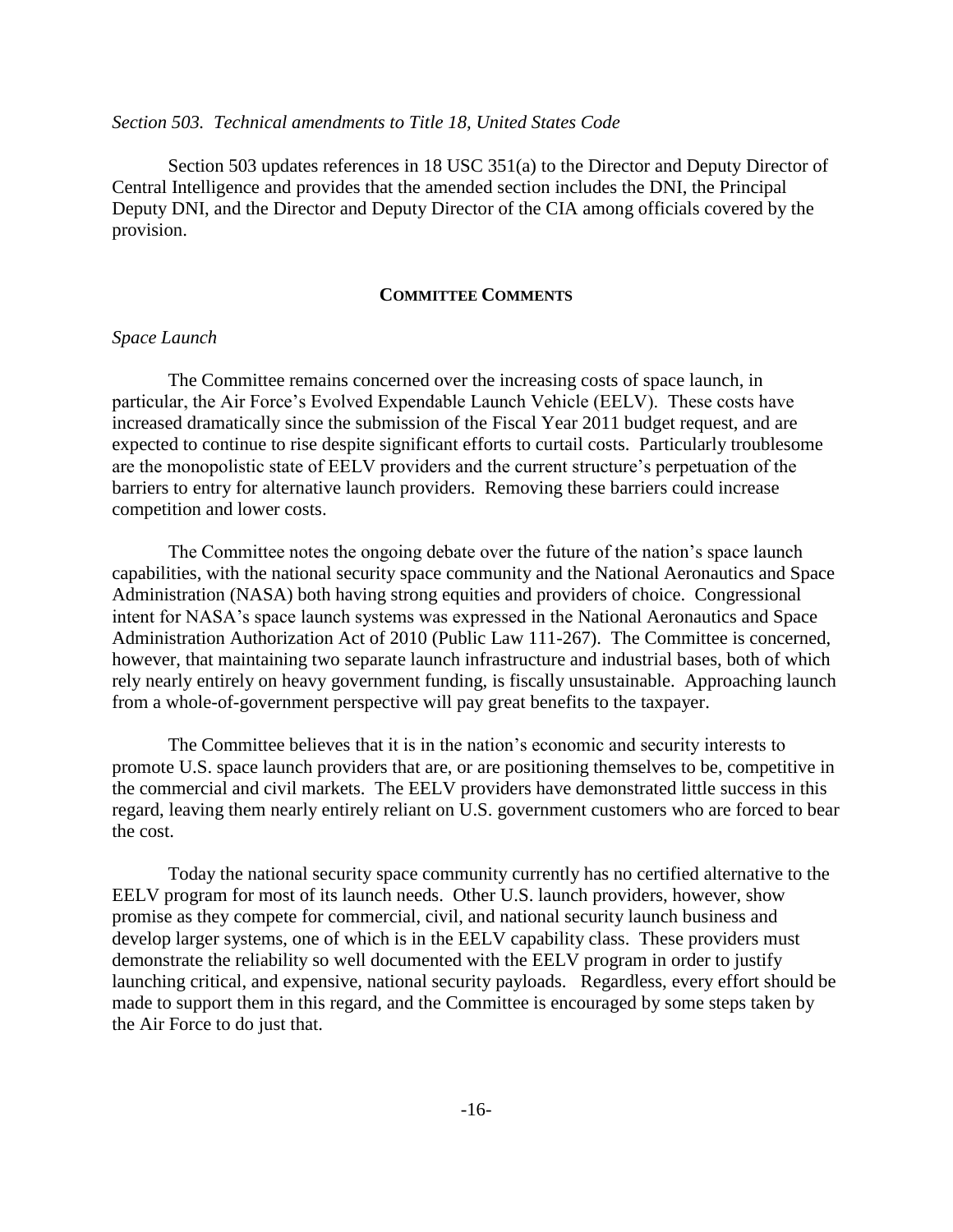The Committee has grave concerns about the proposed strategy to reduce cost increases for the EELV systems by committing to block buys of booster cores for years to come. Block buys for the next couple of years may have significant merit and should be considered. However, the Committee is concerned that committing the nation to the EELV with substantial block buys of boosters for years to come will result in a saturated market, probably through the end of this decade, thereby prolonging an unnecessary barrier to entry for the other U.S. launch providers to compete with the EELV.

The government should position itself such that if alternative launch providers can show similar reliability and performance to EELV with substantial cost savings, the government would have the flexibility to respond to this development. The Committee, therefore, encourages the Air Force to reduce the quantity of EELV block buys planned to support launches beginning in 2015 to no more than five booster cores per year for no more than four years.

The Committee also questions the cost of maintaining a Delta-IV Heavy lift capability. Barring a coherent strategy to evolve the Delta-IV Heavy to meet NASA requirements, there are very few requirements for this system. Therefore, the Committee wishes to understand the potential savings of doing away with a Delta-IV Heavy launch capability. Consistent with language in the classified annex accompanying this bill, the Committee requests that the Air Force and the National Reconnaissance Office certify expected cost savings to the EELV Launch Capability contract under three scenarios relating to the Delta-IV Heavy: (1) removing launch requirements from Cape Canaveral, (2) removing launch requirements from Vandenberg AFB, and (3) removing all launch requirements.

### *Evolutionary Acquisition for Space Efficiency (EASE)*

The Committee has concerns about the Defense Department's Evolutionary Acquisition for Space Efficiency (EASE) strategy. In a detailed study, the Office of the Secretary of Defense laid out the rationale for EASE. The merits of EASE include encouraging program funding stability, reducing technical risk, reaping the benefits of block buy procurements, stabilizing portions of the industrial base, and encouraging greater use of fixed price contracts.

The Committee recognizes the wisdom in many of these steps. However, the Committee notes that the study of space acquisitions leading to the EASE strategy focused on industrial base and funding issues, but paid little attention to a critical factor in major system acquisitions: program management. The ramifications of implementing EASE likely will include a chilling effect on competition and the *de facto* instantiation of favored contractors for particular systems. Furthermore, those favored contractors will be chosen not on their merits, but by the fact that they are the incumbents today. These incumbents also happen to be the larger industrial contractors.

The Committee finds that when wisely applied, by competent program management, competition pays huge dividends. The Committee has also noted the dramatic capabilities of the medium and small sized industrial contractors, who will be largely relegated to providing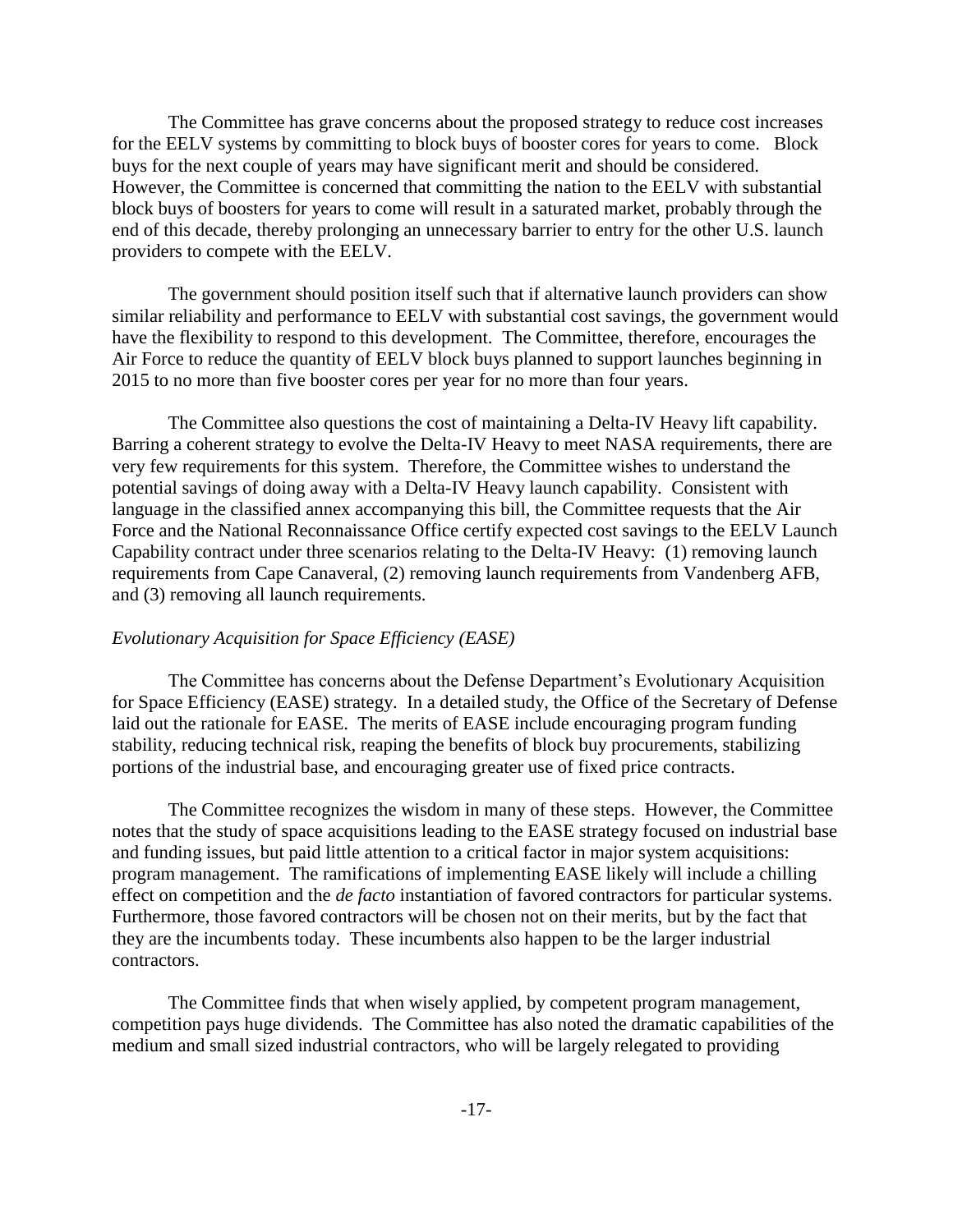payloads and other subsystem work to the larger prime contractors whose incentive to reduce costs and innovate will be eroded by the EASE construct.

More fundamentally, EASE seems to be a departure from the philosophy outlined in previous strategies, such as the DNI's *Vision* 2015, which recommends shifting from "large, expensive collection platforms towards smaller, netted collection systems." The joint report of the Defense Science Board and Intelligence Science Board, *Integrating Sensor Collected Intelligence*, had similar recommendations, including that "future acquisition programs" disaggregate sensors from platforms with the goal of acquiring more platforms with potentially less capable, and therefore less costly, sensors and plan to achieve increased performance by integrating data from multiple sensors/platforms."

Although the Committee acknowledges some of the merits of EASE, it encourages the Executive Branch to focus at least as much attention on improving program management. In this way, the positive effects of competition and the further development of smaller, more efficient contractors can be garnered.

### *Intelligence Community Performance Measurement*

In an era of stable or shrinking budgets, the Intelligence Community must seek out unneeded redundancies and strive for efficiency. The regular accounting of goals, metrics, and accomplishments across the entire Intelligence Community—such as that produced annually in the Intelligence Community's *Summary of Performance and Financial Information Report—*is helpful in finding efficiencies, avoiding unneeded duplication, and making the intelligence enterprise more nimble. The Committee believes that the office of the Assistant DNI for Systems and Resource Analyses (SRA) plays a critical function in aggressively identifying and realizing savings. The SRA undertakes cross-cutting analyses to find efficiencies, performs major issue studies to streamline community activities, and has found significant cost savings that can be directed to critical priorities. The SRA has only been in existence for a short time, but has already made a significant impact, resulting in significant savings in the Fiscal Year 2012 budget. The Committee supports the work of this office and expects it to continue to perform its necessary and valuable functions.

Given the secrecy of components of the intelligence budget, it is important to have constant and effective oversight of the Intelligence Community – by the executive branch, as well as by the congressional oversight committees. In response to a question for the record from Senator Warner after the Committee's National Intelligence Program Budget Hearing, on March 29, 2011, about how the Intelligence Community complies with the GPRA Modernization Act of 2010 (Public Law 111-352), the ODNI indicated that the Intelligence Community currently already reports quarterly to the Office of Management and Budget on its *Priority Goals* focused on what the Community seeks to achieve in the next 18-24 months. These quarterly reports demonstrate progress against the Intelligence Community's most important mission objectives. The ODNI further stated that it would be able to provide such quarterly updates to the Committee. Accordingly, the Committee requests the ODNI to furnish the Committee copies of such quarterly reports starting with the second quarter of Fiscal Year 2011, as well as any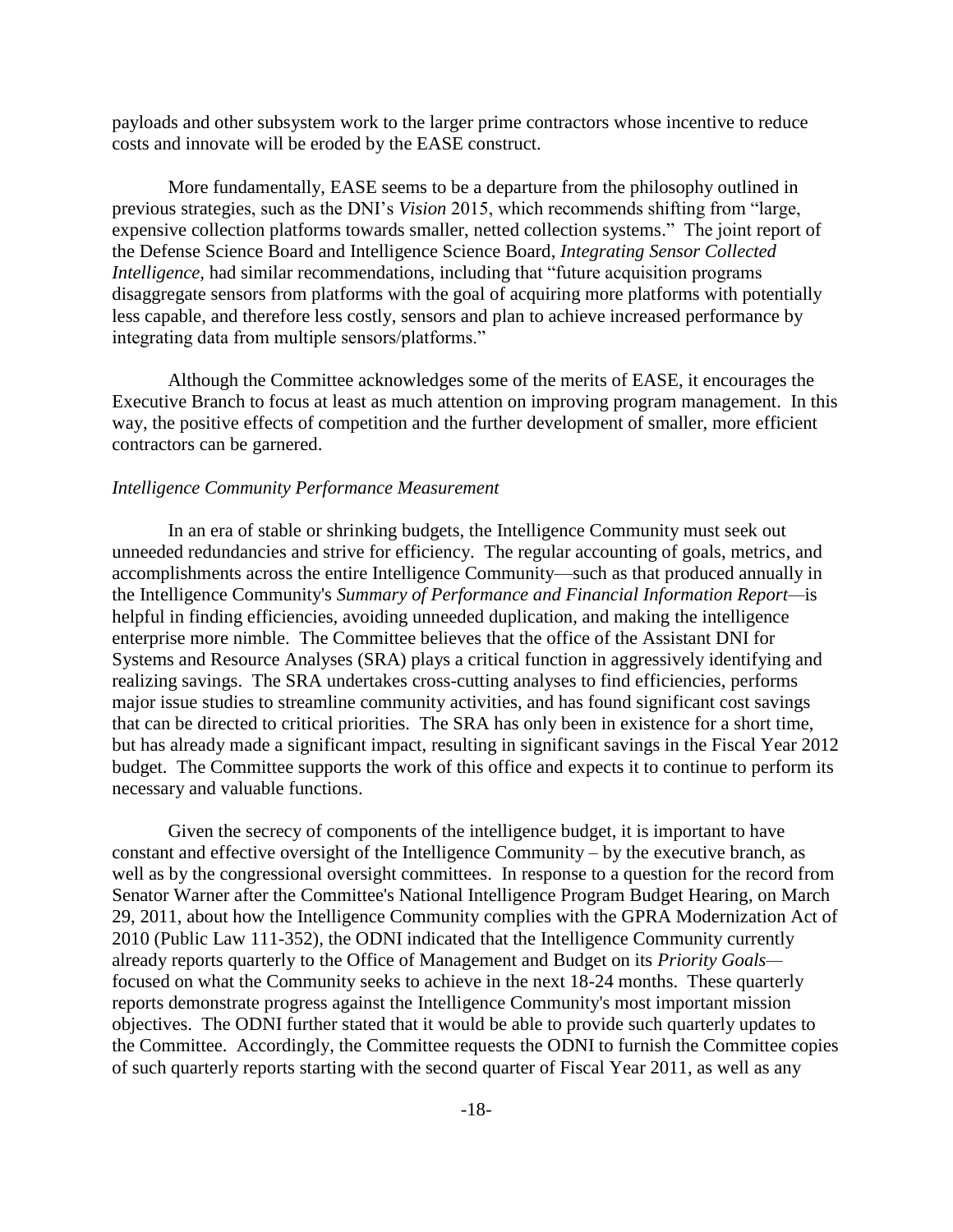subsequent reports. The Committee expects to receive these reports no later than three months after enactment of this legislation.

# *National Counterterrorism Center*

The National Counterterrorism Center (NCTC) is responsible for strategic operational planning for counterterrorism activities across the U.S. Government, including interagency coordination of operational activities and the assignment of roles and responsibilities. The Director of NCTC is further charged with aligning counterterrorism resources against the U.S. Government's National Strategy for Counterterrorism and producing assessments on the capabilities and gaps related to these activities.

Given the current fiscal issues facing the United States and the growing pressures to reduce government spending, the Committee is concerned about the rising costs associated with the expansive counterterrorism enterprise. It is important for Congress to understand how counterterrorism resources align with mission priorities and objectives.

No later than 90 days from the date of enactment, the Committee requests that the Director of the NCTC submit a report to the congressional intelligence committees assessing the state of the U.S. Government's counterterrorism enterprise from NCTC's perspective, including a full description of the resources utilized and how they are tied to counterterrorism strategy and objectives. The Committee believes efficient resource allocation to meet government-wide counterterrorism objectives is critical and encourages NCTC to work with the Committee on a long-term solution to sharing such information with Congress.

# *Maintenance and Disposition of ODNI Records*

As part of its legislative requests for this Fiscal Year 2012 Authorization, the Administration asked for legislation to authorize the CIA, at the request and direction of the DNI, to maintain and dispose of the records of the administrative and business activities of the ODNI, as the CIA has done since the establishment of the ODNI in 2005. The original reason for this arrangement, as described to the Committee, was that the ODNI lacked the financial, administrative, and technical capabilities to maintain these records on its own. There has never been express statutory authority for this arrangement.

The Committee has concluded that the ODNI should maintain and dispose of its own records rather than delegating this responsibility to the CIA. It recognizes that a period of time will be required for the ODNI to undertake the responsibility for its own records. The Committee requests that the ODNI inform the congressional intelligence committees about the time and resources that will be required to accomplish this. In any event, the Committee expects the transition to be completed within two years.

# *Intelligence Community in United States Export Control Regime*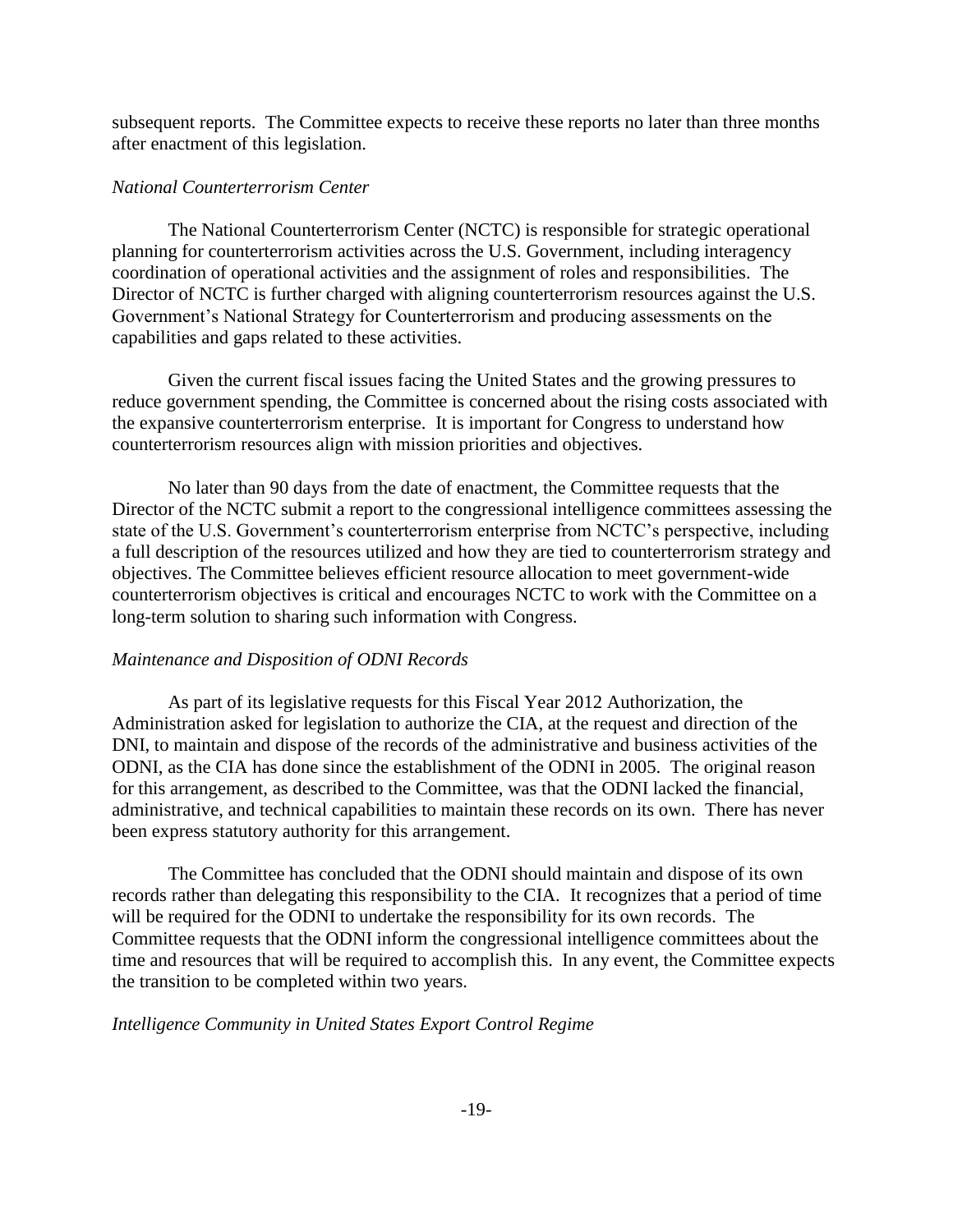The global power and reach of the United States have depended in large measure on the country's ability to develop cutting-edge technologies and foster innovative industries faster than other nations. National creativity, technological innovation, and scientific prowess have enabled the United States to develop systems and capabilities that provide a clear technological advantage over adversaries in almost every category of scientific or technological endeavor.

Likewise, overseas exports of U.S. technologies contribute to the nation's economic prosperity and foreign trade balance. The ongoing demand for superior U.S. technologies in most of the world's markets and the continued willingness of foreign governments to make concessions in return for technology transfers, provide additional weight to American diplomatic efforts abroad. At the same time, the pace of technological innovation is increasing overseas, as is the development of sophisticated manufacturing.

The nation's technological edge, especially in strategic defense systems, aeronautical and missile technologies, nuclear, space, and cyberspace programs must be protected. The Intelligence Community, in cooperation with other agencies of the Federal Government, is well positioned to determine the threat that any potential technological export might pose to U.S. systems, U.S. technological dominance, or U.S. national security.

Therefore, the Committee requests that no later than 180 days after the date of enactment, the DNI shall provide to the congressional intelligence committees a report that provides a full description of the IC's participation in, and contributions made to, the export control decisionmaking processes of the United States government.

This report should address, but not be limited to, the following information: which IC agencies contribute to the export control review process; the level at which agency contributions are made, including hours of personnel effort involved; the process for identifying and closing intelligence gaps related to understanding foreign technological capabilities and potential threats; the opportunities that may exist for new collection and analysis activity; the authorities under which IC agencies provide input into the export control process; the training available on export control processes for IC personnel; and any recommendations for improvements that should be made in the decision making processes involving the Intelligence Community.

#### *Cyber Supply Chain Risk*

The Committee is concerned about the counterintelligence risk posed by foreign manufacturers and suppliers of telecommunications equipment and services to U.S. customers. While it is neither possible nor desirable, from an economic standpoint, to foreclose access to U.S. markets, the Committee believes that U.S. customers of telecommunications equipment and services—including the United States government—should incorporate counterintelligence concerns into their procurement decisions. For example, the Committee believes that there should be enhanced authority to manage supply chain risks for civilian procurements, including Intelligence Community procurements, in addition to the authority that Congress recently provided for Department of Defense procurements. The Committee provides for such enhanced authority for Intelligence Community procurements in Section 309.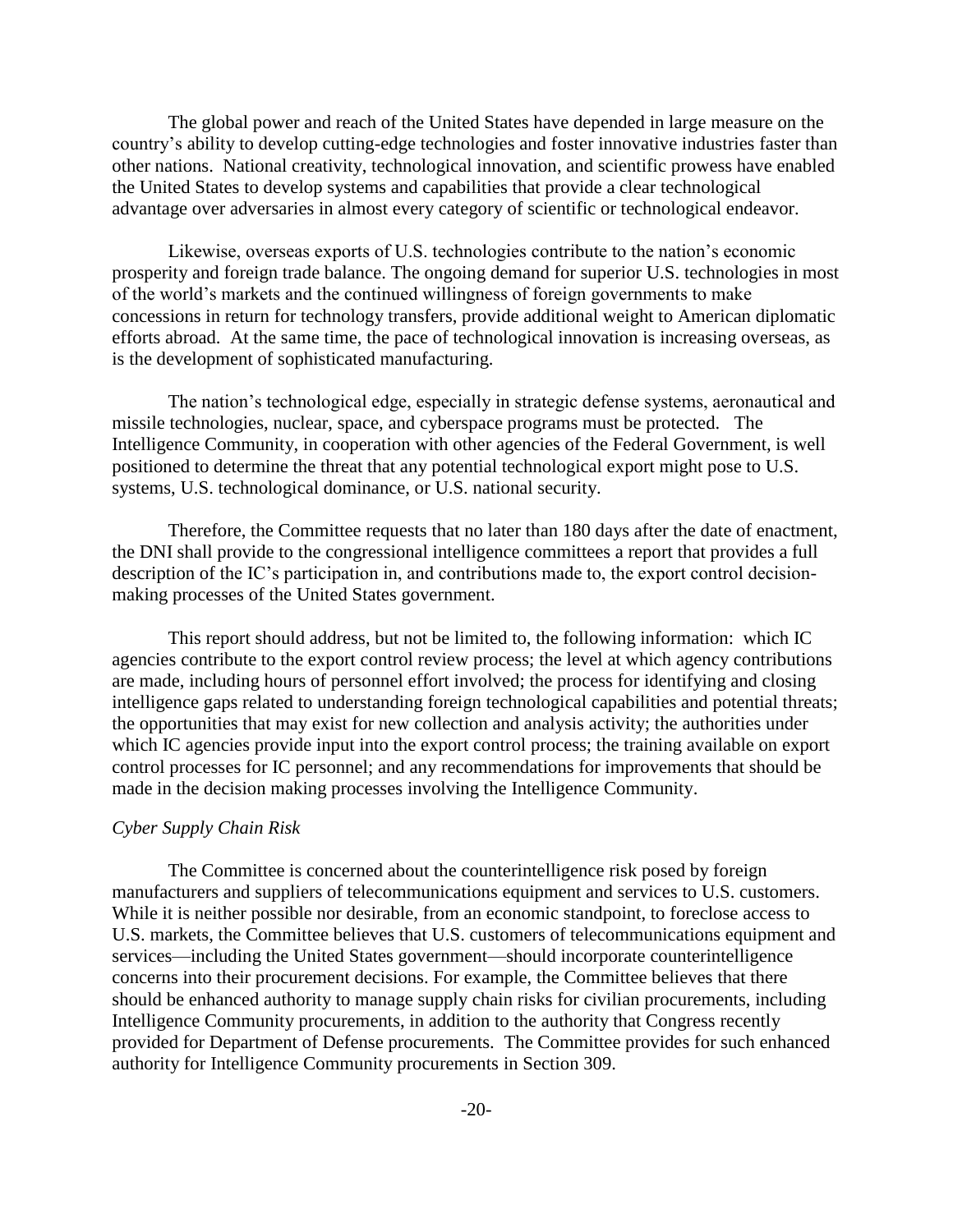A necessary precursor to private and U.S. government customers incorporating counterintelligence concerns into their procurement decisions is having access to timely counterintelligence threat information. Accordingly, to assist in determining what further measures are required, the Committee requests the Office of the National Counterintelligence Executive (NCIX), in coordination with other Intelligence Community agencies and the Department of Homeland Security, to coordinate and produce a report on counterintelligence threats to the U.S. telecommunications infrastructure, including any risks associated with purchasing equipment and services from foreign manufacturers and suppliers. The report should be submitted to the congressional intelligence committees within 180 days of enactment. The Committee also requests that the NCIX, in coordination with the Department of Homeland Security, to produce a plan for sharing counterintelligence risk information about telecommunications supply chains with federal and state agencies and the private sector within 90 days of completion of the coordinated report on counterintelligence threats. The Committee provides additional background and guidance on these directions in the Classified Annex.

### *Intelligence Advanced Research Projects Activity*

The Committee views the role of the Intelligence Advanced Research Projects Activity (IARPA) as important to the success of IC research and technology investment and maintenance of the U.S. Government's strategic advantage. To date IARPA has been hampered by its narrow contracting authorities. Its current ability to issue solicitations and make selections works well, but other contracting authorities seem to be inadequate.

Once IARPA identifies an entity with a promising research proposal, it requires nine months or more to put a contract in place. Some sources of innovative research, such as small businesses, cannot afford to wait nearly a year for an opportunity to work with IARPA. They may go out of business or move on to other opportunities in the intervening months.

The Committee has tasked its Technical Advisory Group (TAG) to examine IARPA, including reviewing the activity's contracting abilities. Moreover, the Committee requests that the DNI reevaluate the authorities delegated to the Director of IARPA and look for additional opportunities to delegate additional authorities to better support IARPA's mission and provide to the Committee within 60 days of enactment of this legislation.

#### *Information Integration*

The Committee remains impressed with the vision of the Information Integration Program (I2P). The I2P was initiated in the summer of 2008 as an informal means of determining areas within the information technology systems of the Intelligence Community that could be altered to better enable information sharing and access, and then providing the guidance and resources to enable these changes to take place. I2P has a primary goal of demonstrating how improved connectivity between and among intelligence agencies could help IC components perform their mission better. While cost savings may be an ancillary benefit, the mission focus of I2P proved to be an attractive motivation for IC personnel.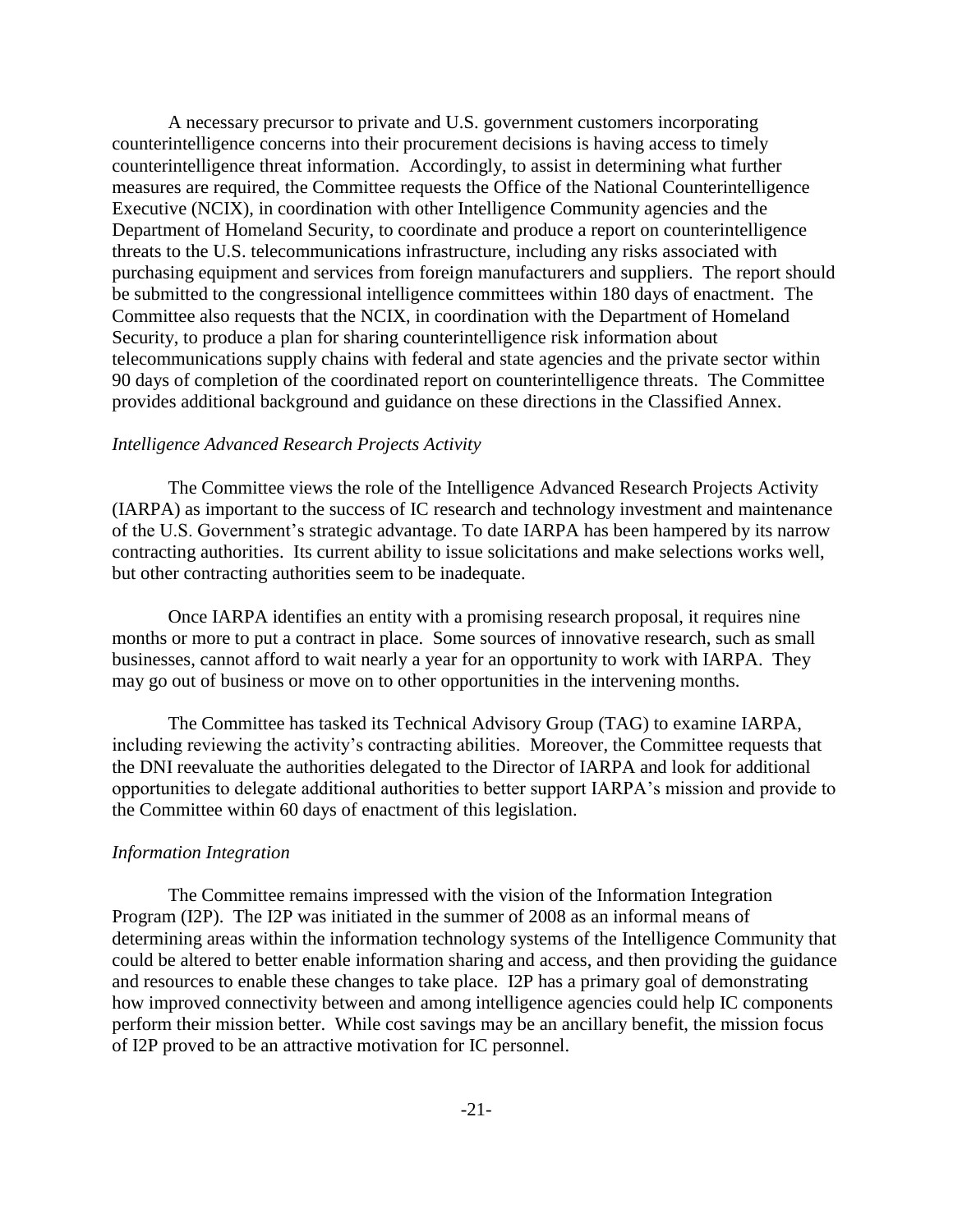Despite the substantial promise of I2P, progress has been slow. Several years since the inception of the program, the IC still lacks a community-wide authorization and attributes service and an IC-wide login. Appropriate authorization and attributes are necessary to provide agencies with the ability to grant access selectively to their data to personnel across the IC, while protecting their sensitive material. Such a technology would help meet the requirement for discoverability of intelligence information by giving agencies confidence that their sensitive data can be protected. The Committee requests that the ODNI identify ways to achieve more quickly the capability for analysts to discover all relevant data across the Intelligence Community and provide the results to the Committee within 60 days of enactment of this legislation.

### *Core Contractors*

 The Committee for some time has been concerned about the dramatic increase in the use of contractors by the Intelligence Community since 9/11. While contractors can serve an important role in providing expertise and filling an emerging need quickly, the Committee notes that contractor personnel costs tend to be substantially more than government personnel rates. Therefore, the Committee commends the Intelligence Community for its efforts to reduce core contractors and to convert core contractors where appropriate to government employees. However, data reviewed by the Committee indicates that some elements of the IC have been hiring additional contractors after they have converted or otherwise removed others, resulting in an overall workforce that continues to grow.

 In order to keep core contractors from increasing in number, the Committee has recommended in the classified annex that the number of core contractors in each element of the Intelligence Community should be capped at the Fiscal Year 2010 levels in Fiscal Year 2012. Additionally, the Committee believes that the all elements of the IC should be able to track the number of its core contractors on a regular basis. Currently, most IC agencies have only the capability to compile data on contractors once a year to respond to the ODNI core contractor review. The Committee believes that IC elements should be able to determine their use of core contractors on a weekly or monthly basis.

#### *Report on Elevating Marine Corps Intelligence Chief to 0-9 Rank*

 The head of Marine Corps Intelligence presently is ranked O-7 while other service intelligence chiefs hold O-9 rank. The Committee is concerned that it is not possible for Marine Corps Intelligence to receive equal consideration when the Corps' service intelligence chief is ranked lower than other service chiefs, and that having a lower ranked senior officer will be a disincentive for Marines who might otherwise pursue an intelligence career.

 As Marine Corps Intelligence takes on more missions and expands its capability, the Committee believes the Department of Defense and the Marine Corps should consider elevating the position of Director of Intelligence (DIRINT) United States Marine Corps to O-9 rank.

Therefore, within six months of the enactment of this bill, the Committee requests the United States Marine Corps to deliver a report to the congressional intelligence and armed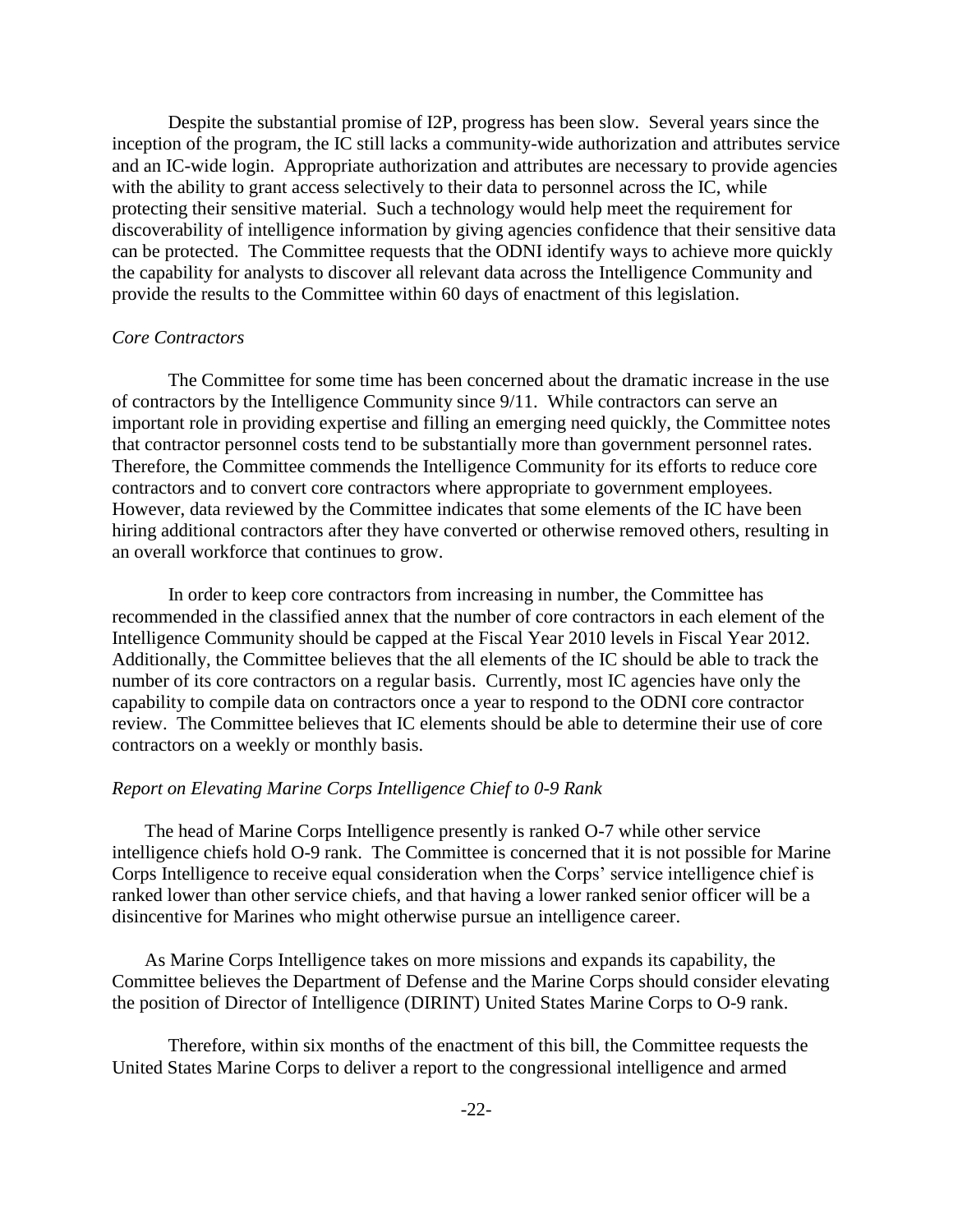services committees on the costs and implications of elevating DIRINT, Marine Corps to O-9 rank and a timeline in which such could happen.

### *CIA's Homefront Program and IC Support to Deploying Employees*

The Committee supports the development of a program to provide support to CIA employees who deploy to the war zones, and their families. A significant number of CIA personnel have served in war zones such as Afghanistan, Iraq, and elsewhere. The Committee is encouraged by the preliminary development of the "Homefront Program," through which the CIA has provided support to those who serve in war zones and their families. The Committee encourages the CIA to continue to implement this program, and to examine ways that it may be improved and expanded. The Committee encourages the CIA's Directorate of Support to review a range of possible enhancements intended to improve further the family assistance program, and to propose a comprehensive plan for doing so.

The Committee further encourages the ODNI and components of the Intelligence Community to share best practices from the Defense Department's support programs for employees deploying to war zones and their families. The Committee requests the ODNI provide the Committee with a brief synopsis of existing Intelligence Community efforts and ways they may be improved.

### *Independent review of security implications of "cloud" based architecture*

The Committee recognizes that the federal government is taking steps to move information technology systems (including those in the Intelligence Community) to a more efficient and effective "cloud" based architecture. Nonetheless, the security concerns of moving sensitive and critical data onto cloud-based systems persist, especially given recent widelypublicized incidents of cyber-attacks against US government and commercial networks.

The Director of the National Security Agency, General Keith Alexander, recently indicated that cloud computing could actually reduce security risks by moving information to a centralized configuration that would allow for tighter control over access and more rapid responses to cyber incidents. In written testimony to the House Armed Services Committee on March 16, 2011, he stated, "This [cloud] architecture would seem at first glance to be vulnerable to insider threats — indeed, no system that human beings use can be made immune to abuse but we are convinced the controls and tools that will be built into the cloud will ensure that people cannot see any data beyond what they need for their jobs and will be swiftly identified if they make unauthorized attempts to access data."

The Committee therefore requests the Office of the Director of National Intelligence to commission an independent review of the efficiency and security implications of moving sensitive government information – including information dependent upon or residing upon classified networks – to a cloud-based architecture. The Committee would like to see the results of such a review within six months.

*Classification review of historical records*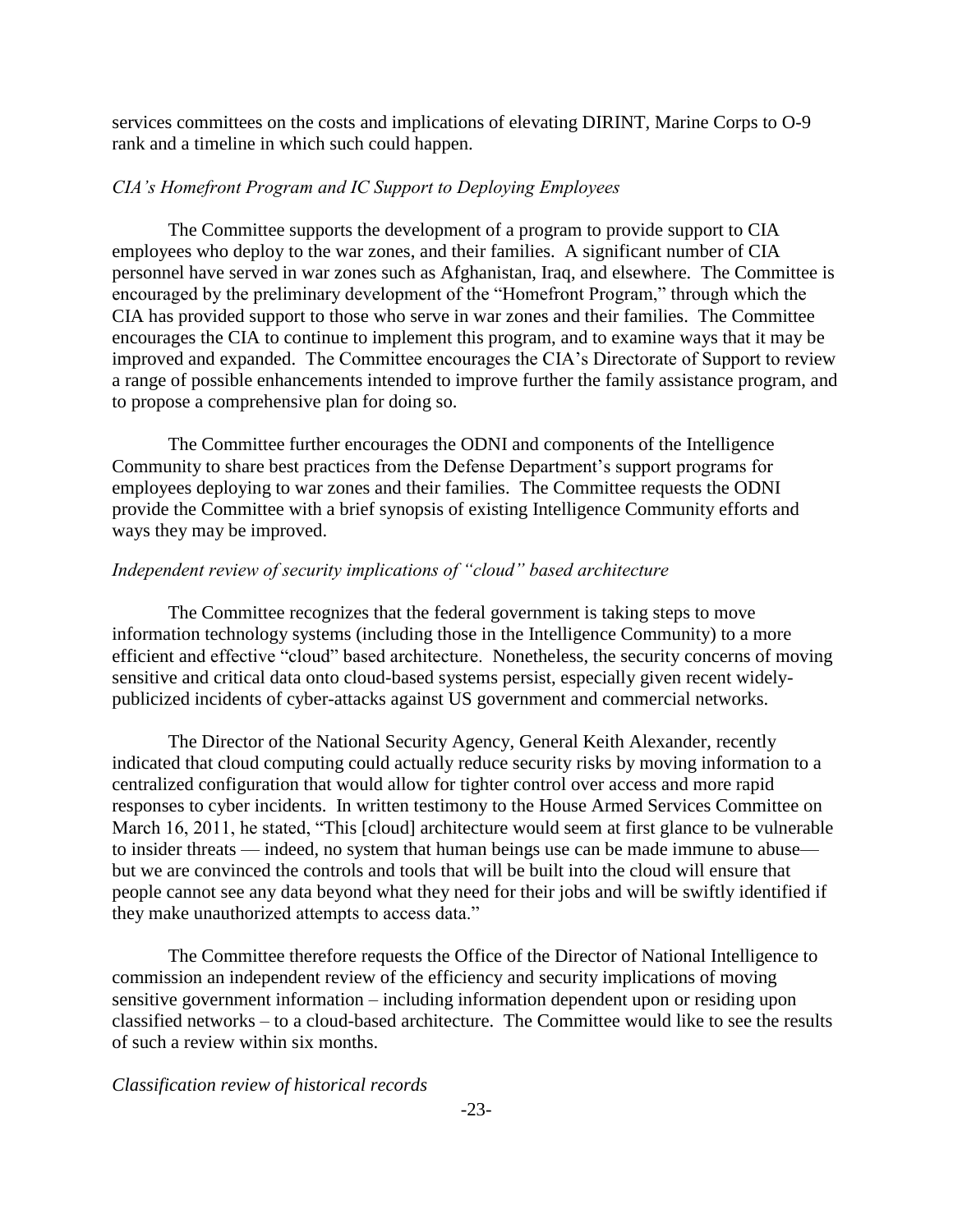Under Executive Order 13526, the Executive Branch has a system in place for determining whether older classified materials contain sensitive information that warrant continued classification. While no such obligation rests on the Legislative Branch, the Committee has taken recent action to address the declassification review of Committee records based on their age. For example, Section 702 of the Intelligence Authorization Act for Fiscal Year 2010 authorized the DNI, at the request of one of the congressional intelligence committees and in accordance with that committee's procedures, to conduct a classification review of materials that are not less than 25 years old and were created or provided to the committee by an executive branch entity.

Section 702 enables the Committee to determine whether a portion of its historical records of congressional oversight of the Intelligence Community may be made public in a manner consistent with national security. The Committee is now considering whether portions of the Committee's oversight work, using that executive branch information among other sources, may also be released in a manner consistent both with national security and Senate practice concerning historical records. In all cases, the final decision about any release of historical records remains with the Committee.

Senate Resolution 400 of the  $94<sup>th</sup>$  Congress (1976), which established the Committee, transferred to the Committee the records of the Select Committee on Governmental Operations with Respect to Intelligence Activities, generally known as the Church Committee. That committee helped to establish the groundwork for our current system of intelligence oversight, including the creation of the congressional intelligence committees. The Church Committee released a substantial public record before concluding its work in 1976, but some parts of its report as well as hearings and depositions on significant matters remain classified.

The Committee accordingly requests that the Director of National Intelligence provide guidance to the Committee on how to design and prioritize an approach to the review and release, where appropriate, of early records. The approach should also consider all costs associated with any declassification review and potential release of information. The Committee notes that the Senate Historian has worked with Senate committees on the review of classified historical records such as those involved in the Committee on Foreign Relations' twenty-volume publication of its executive sessions from 1947-1968 (see S. Prt. 111-23, the 1968 volume released in 2010). The Committee may invite the participation of this Senate office within the boundaries of clearance requirements.

#### **COMMITTEE ACTION**

On July 28, a quorum being present, the Committee met to consider the bill and amendments. The Committee took the following actions:

*Votes on amendments to committee bill, this report and the classified annex*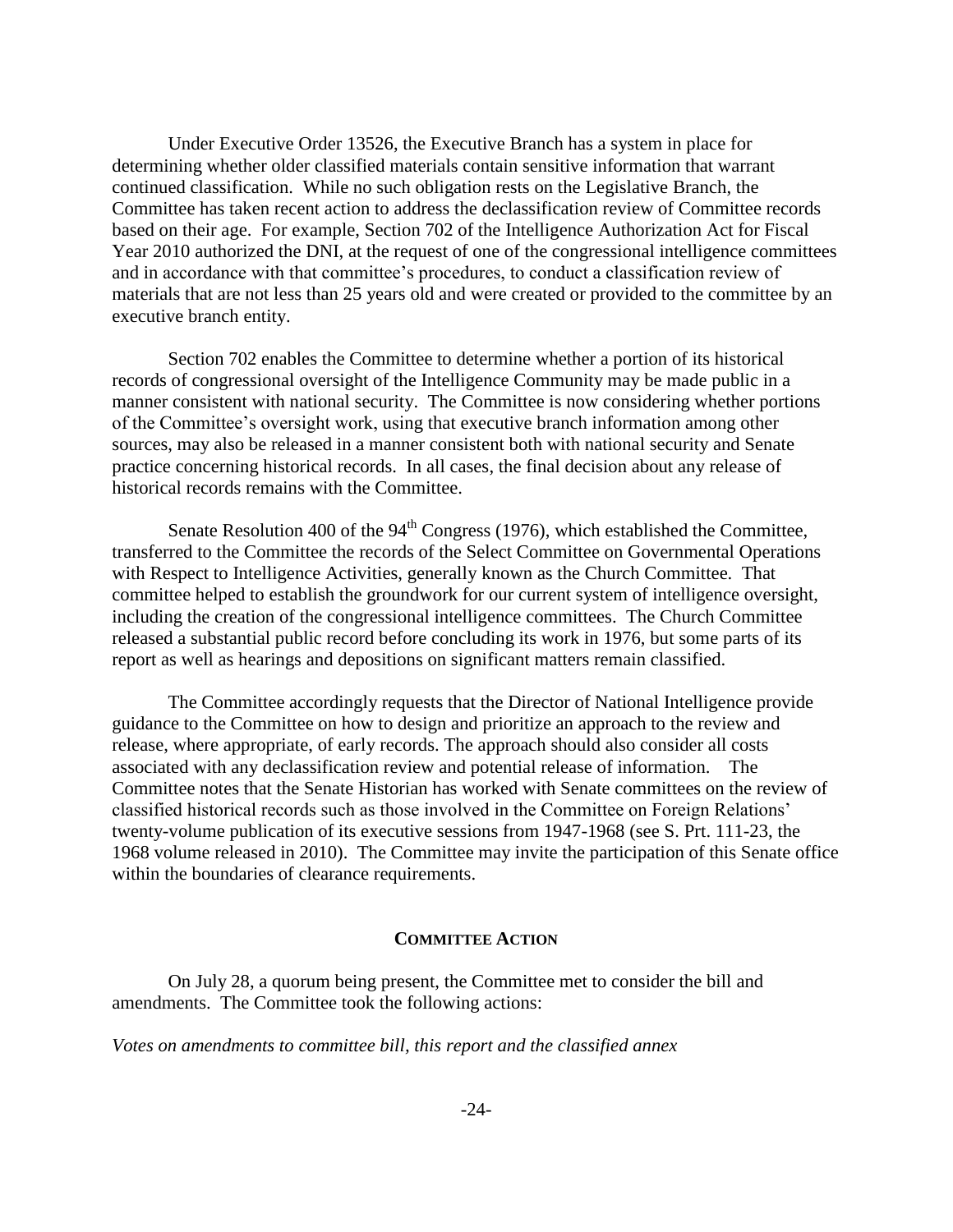By unanimous consent, the Committee made the Chairman and Vice Chairman's bill and classified annex the base text for purposes of amendment. The Committee also authorized the staff to make technical and conforming changes in the bill, report, and annex, following the completion of the mark-up.

By a voice vote, the Committee agreed to a managers' amendment by Chairman Feinstein and Vice Chairman Chambliss to: (1) amend the section of the bill (Section 305) pertaining to nuclear proliferation assessment statements to clarify that these statements, rather than the nuclear cooperation agreements, shall be submitted to the congressional intelligence committees; (2) amend the bill to provide the heads of intelligence elements outside the Department of Defense additional procurement authorities to manage supply-chain risk (Section 309); and (3) include a provision in the classified annex.

By a vote of 8 ayes to 7 noes, the Committee adopted an amendment by Vice Chairman Chambliss to require the DNI, in coordination with the Secretary of State, to produce information concerning monitoring and security assurances for detainees transferred from the U.S. Naval Station, Guantanamo Bay, Cuba, and each State Department cable, memorandum, or report relating to or describing the threat a detainee may or may not pose (Section 308). The votes in person or by proxy were as follows: Chairman Feinstein—no; Senator Rockefeller—no; Senator Wyden—no; Senator Mikulski—no; Senator Nelson—aye; Senator Conrad—no; Senator Udall—no; Senator Warner—no; Vice Chairman Chambliss—aye: Senator Snowe—aye; Senator Burr—aye; Senator Risch—aye; Senator Coats—aye; Senator Blunt—aye; Senator Rubio—aye.

By a vote of 7 ayes to 8 noes, the Committee rejected an amendment by Senator Wyden as modified by Chairman Feinstein to require the Inspector General of the Department of Justice to submit a report within one year on implementation of the FISA Amendments Act of 2008. The votes in person or by proxy were as follows: Chairman Feinstein—aye; Senator Rockefeller—aye; Senator Wyden—aye; Senator Mikulski—aye; Senator Nelson—no; Senator Conrad—aye; Senator Udall—aye; Senator Warner—aye; Vice Chairman Chambliss—no; Senator Snowe—no; Senator Burr—no; Senator Risch—no; Senator Coats—no; Senator Blunt no; Senator Rubio—no.

By unanimous consent, the Committee agreed to an amendment to the classified annex by Senator Burr as amended by Chairman Feinstein.

By unanimous consent, the Committee agreed to an amendment to the classified annex by Senator Blunt.

By voice vote, the Committee agreed to an amendment to the classified annex by Senator Rubio.

By voice vote, the Committee agreed to an amendment to the classified annex by Senator Rubio.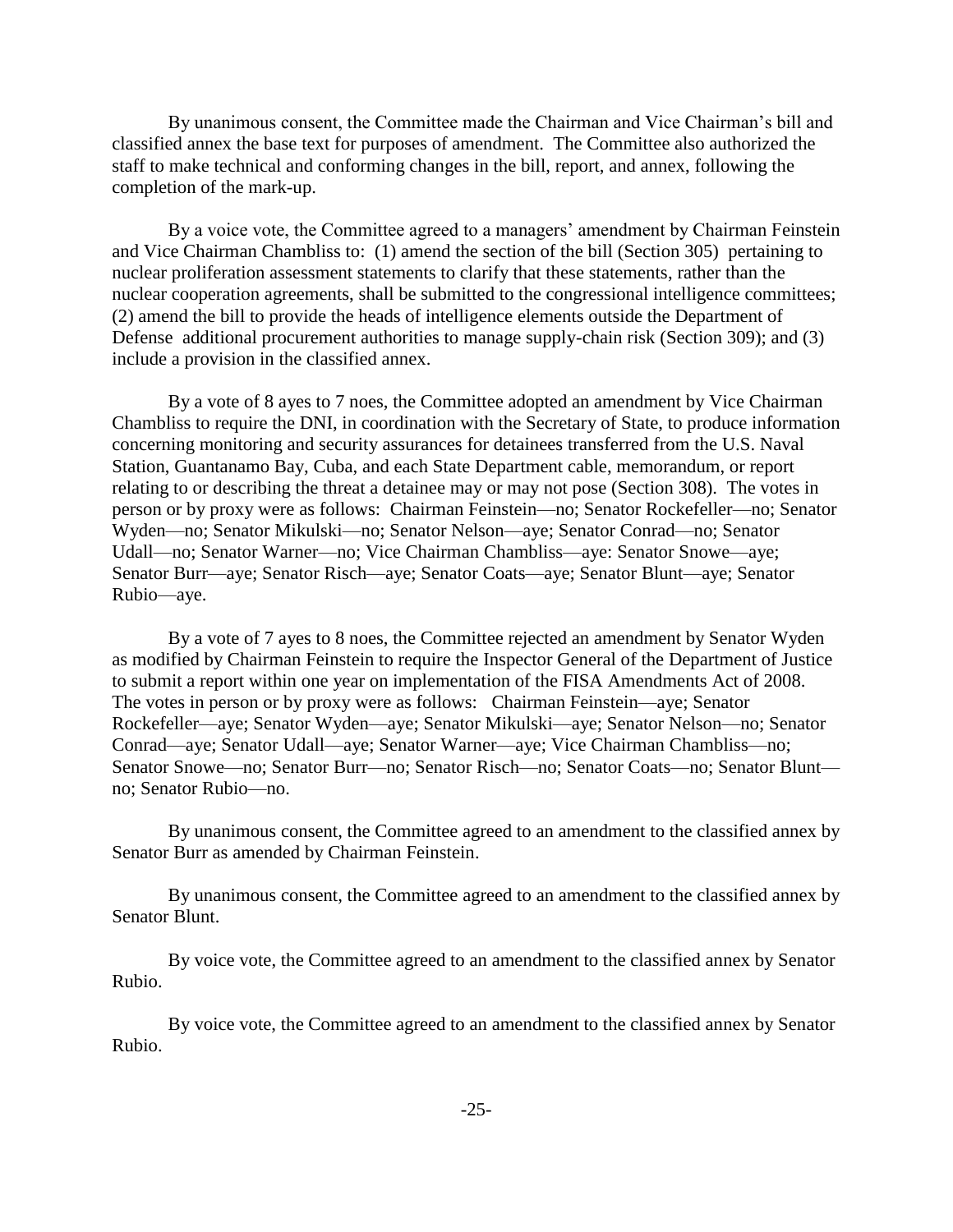By voice vote, the Committee rejected an amendment by Senator Wyden and Senator Udall calling for a report from the Attorney General and the DNI pertaining to interpretations of domestic surveillance law.

#### *Vote to report the committee bill*

The Committee voted to report the bill as amended, by a vote of 14 ayes and 1 no. The votes in person or by proxy were as follows: Chairman Feinstein—aye; Senator Rockefeller aye; Senator Wyden—no; Senator Mikulski—aye; Senator Nelson—aye; Senator Conrad—aye; Senator Udall—aye; Senator Warner—aye; Vice Chairman Chambliss—aye; Senator Snowe aye; Senator Burr—aye; Senator Risch—aye; Senator Coats—aye; Senator Blunt—aye; Senator Rubio—aye.

### **COMPLIANCE WITH RULE XLIV**

Rule XLIV of the Standing Rules of the Senate requires publication of a list of any "congressionally directed spending item, limited tax benefit, and limited tariff benefit" that is included in the bill or the committee report accompanying the bill. Consistent with the determination of the Committee not to create any congressionally directed spending items or earmarks, none have been included in the bill, the report to accompany it, or the classified schedule of authorizations. The bill, report, and classified schedule also contain no limited tax benefits or limited tariff benefits.

#### **ESTIMATE OF COSTS**

Pursuant to paragraph  $11(a)(3)$  of rule XXVI of the Standing Rules of the Senate, the Committee deems it impractical to include an estimate of the costs incurred in carrying out the provisions of this report due to the classified nature of the operations conducted pursuant to this legislation. On August 1, 2011, the Committee transmitted this bill to the Congressional Budget Office and requested it to conduct an estimate of the costs incurred in carrying out unclassified provisions.

#### **EVALUATION OF REGULATORY IMPACT**

In accordance with paragraph 11(b) of rule XXVI of the Standing Rules of the Senate, the Committee finds that no substantial regulatory impact will be incurred by implementing the provisions of this legislation.

#### **CHANGES IN EXISTING LAWS**

In the opinion of the Committee, it is necessary to dispense with the requirements of paragraph 12 of rule XXVI of the Standing Rules of the Senate in order to expedite the business of the Senate.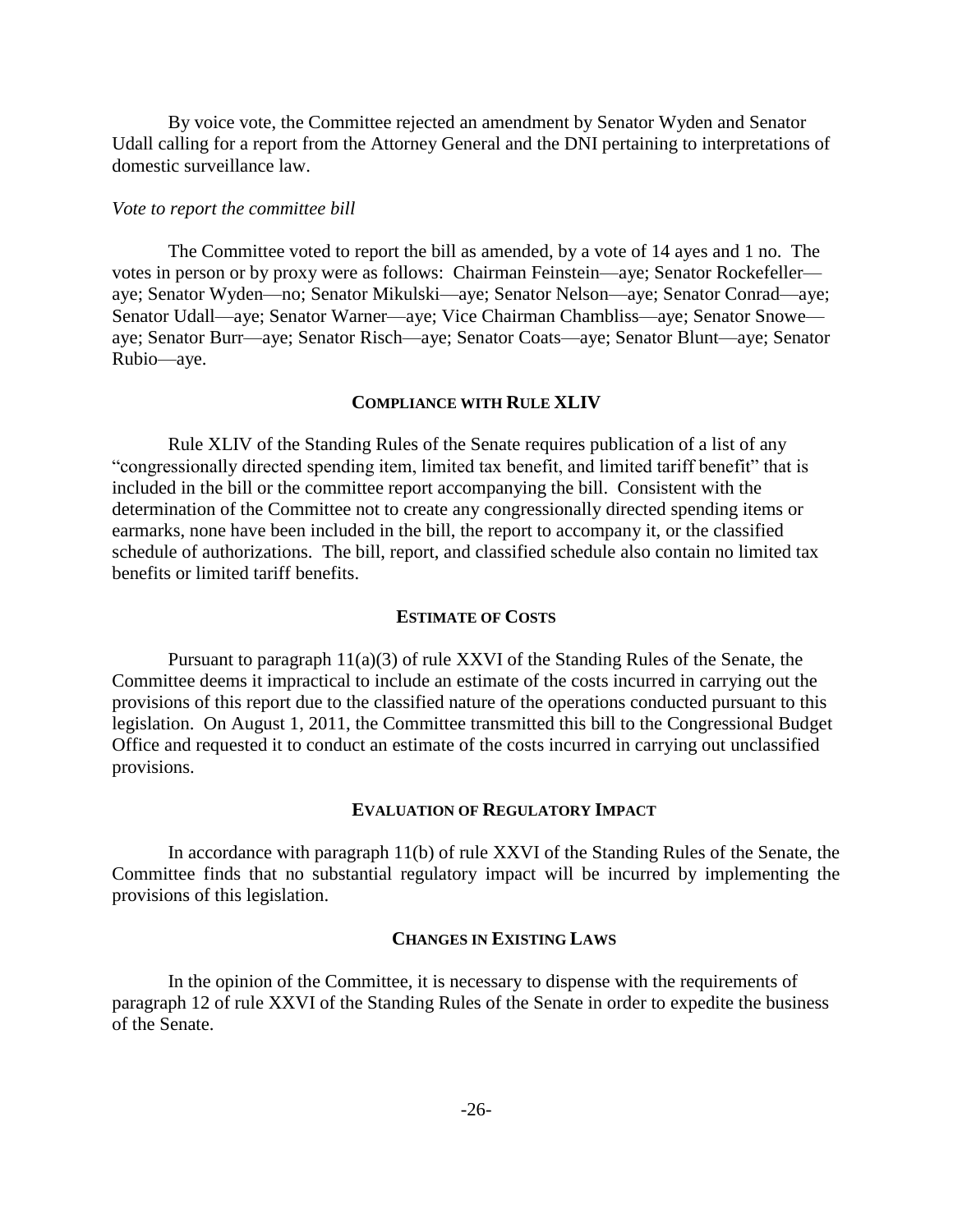### ADDITIONAL VIEWS OF CHAIRMAN FEINSTEIN

The Committee is reporting out this Fiscal Year 2012 Intelligence Authorization bill in time for it to be enacted before the beginning of the next fiscal year, meaning that for the first time since 2004 the Committee will be exercising its full ability to direct and influence the Intelligence Community's activities and budget. By contrast, there were no enacted intelligence authorization bills for fiscal years 2006 through 2009, and the enacted legislation for 2010 and 2011 were passed after, and midway through, their respective years.

The Committee's action with this legislation is an important further step toward reestablishing a regular cycle of annual intelligence authorization acts, and with it the ability of the Senate Intelligence Committee to have meaningful oversight, legislative input, and budget authorization.

The legislative portion of the bill contains practical measures, many in response to Administration requests, to improve the operations and governance of the Intelligence Community. Of perhaps even greater importance, the budgetary part of the bill contained in the classified annex sets forth an authorization roadmap for the prudent use of fiscal resources in advance of the consideration of Fiscal Year 2012 appropriations for intelligence activities, one that recognizes the nation's financial situation.

The bill and the accompanying classified annex are the product of months of collaborative work within the Committee to obtain broad agreement. I again thank all the Members of the Committee for their efforts and suggestions in putting the bill together. In particular, I thank Vice Chairman Chambliss for his partnership and close collaboration.

As is described in the Committee's report, however, there is a provision in the bill— Section 308, "Submission of Information on Guantanamo Bay Detainee Transfers," that was added at markup by an 8-7 vote. Believing that the provision is ill-advised on a number of grounds, I was among those voting no.

Section 308 provides that within 45 days of enactment the Director of National Intelligence, in coordination with the Secretary of State, shall submit to the House and Senate Intelligence Committees three categories of information about the transfer or potential transfer of individuals who are or have been detained at Guantanamo.

The State Department has communicated its strong objection to this provision on the grounds that it will require the Department to provide, through the Director of National Intelligence, a large amount of documents and other materials that go beyond what is traditionally shared with the Congress, including the foreign relations committees.

The Intelligence Committee has done significant oversight on the matter of detention operations at Guantanamo, the transfer of detainees from Guantanamo to other countries, and the threat that former detainees pose to our national security. There are additional provisions in this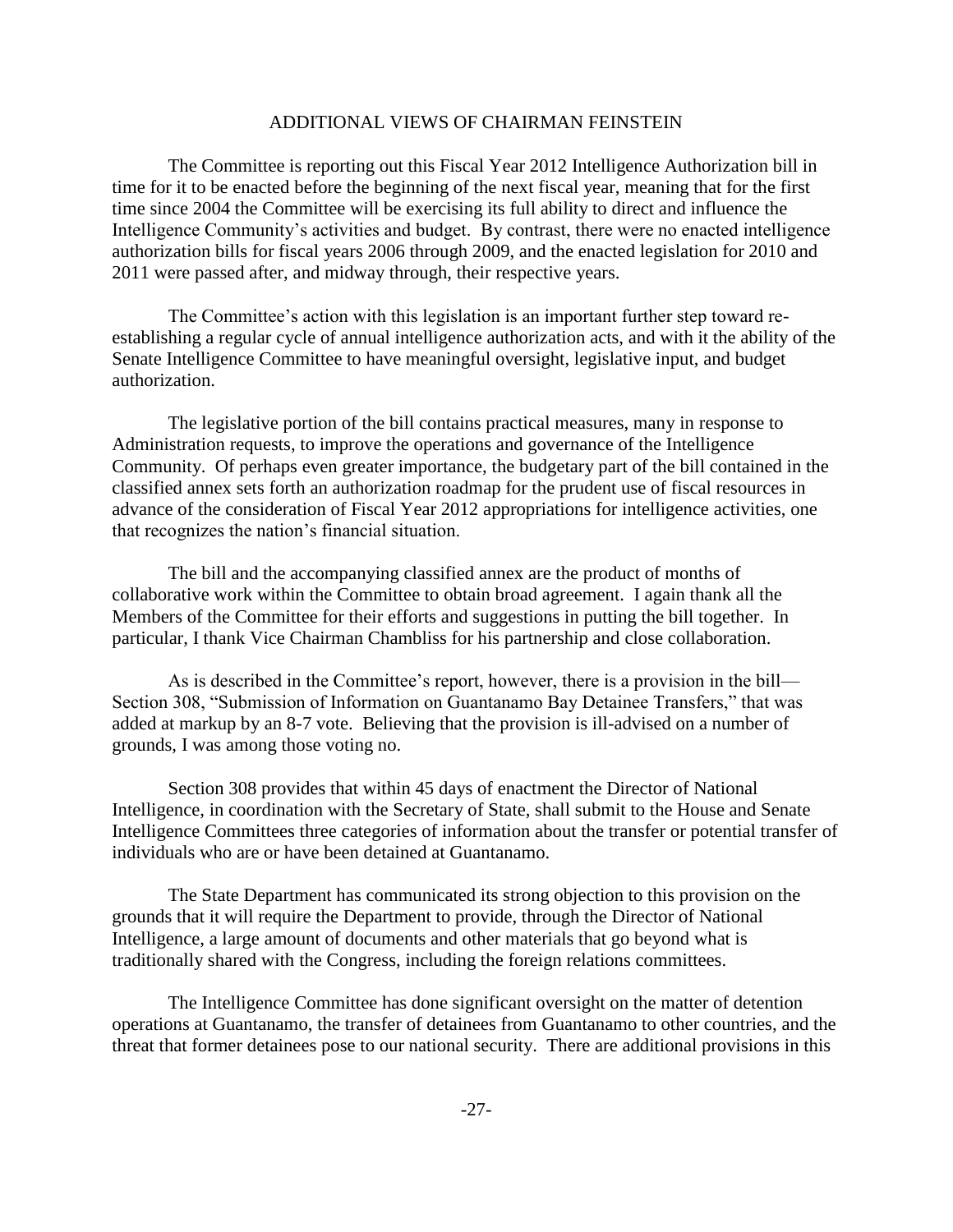legislation, as well as the classified annex, intended to further the Committee's and the Intelligence Community's efforts as they relate to Guantanamo.

It is important, however, for our Committee to respect the responsibilities of other Senate committees, in this case the Committee on Foreign Relations, just as we would wish Senate committees to be respectful of our responsibilities. I am also concerned that the provision's demand for "each Department of State cable, memorandum, or report" will damage the Department's ability to conduct diplomatic discussions. Within our responsibility for intelligence oversight, we can and should require and receive from the Intelligence Community the products of its intelligence collection and analysis concerning former detainees. And we can work cooperatively with the Committee on Foreign Relations to ensure we are collectively conducting oversight over the intelligence and foreign relations aspects of Guantanamo detainee transfers. I do not believe that this provision is the best way to achieve that goal.

In a second 8-7 vote, the Committee rejected an amendment to obtain additional information on implementation of the FISA Amendments Act of 2008 through a requirement for an assessment and report by the Department of Justice Inspector General, in consultation with the Inspectors General of Intelligence Community elements, on several matters concerning the implementation of title VII of FISA, as added by the FISA Amendments Act of 2008.

I supported the amendment in order to obtain information needed to fulfill our oversight responsibilities on legislation which the committee authored, especially given the sunset of some of these authorities and the need for Congress to consider them again legislatively. While I regret the amendment was not adopted, I will seek to ensure through hearings and other oversight activities that our Members receive additional information about implementation of the Act.

DIANNE FEINSTEIN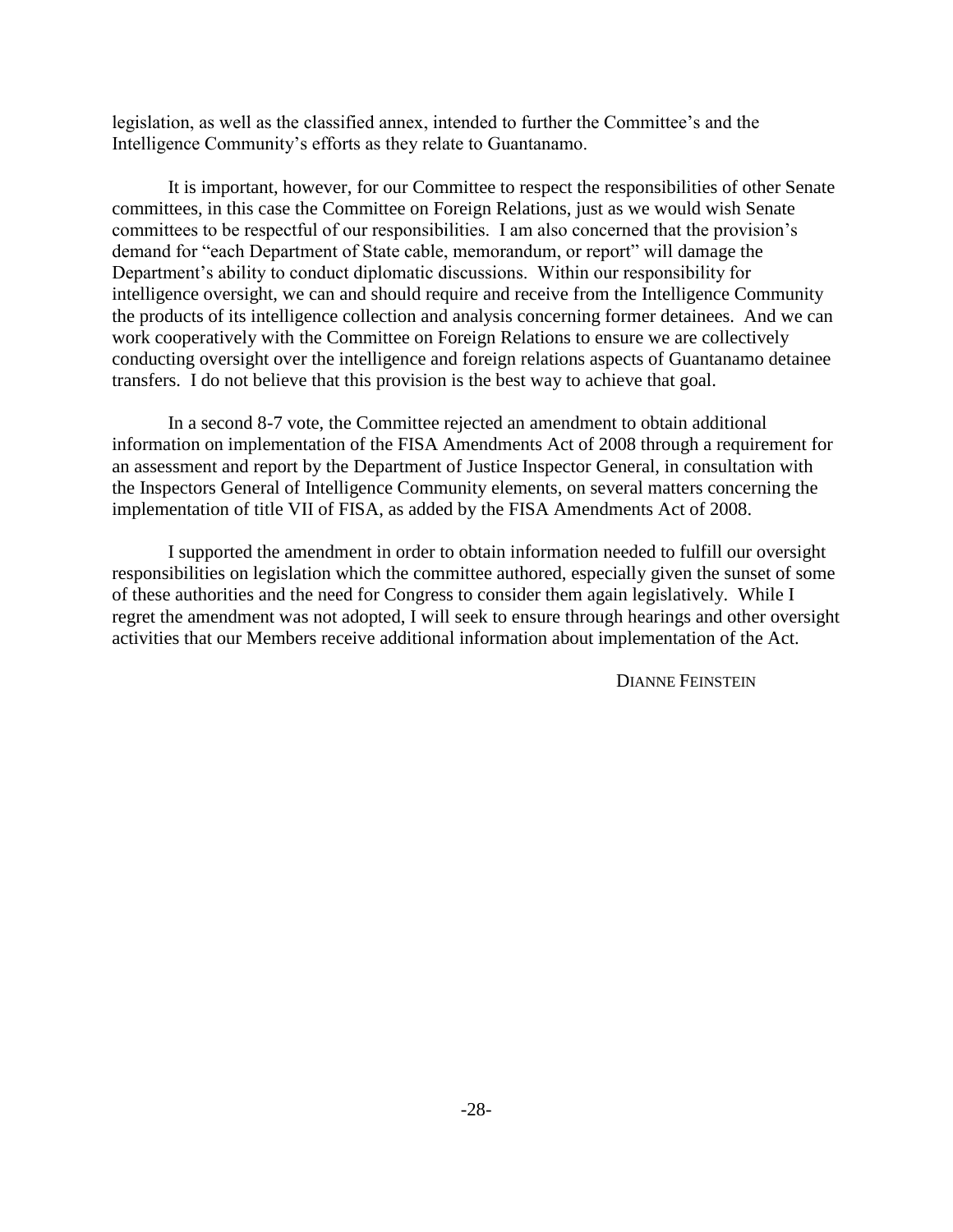### ADDITIONAL VIEWS OF SENATORS WYDEN AND UDALL

In May of this year, when the Senate voted to renew the surveillance authorities contained in the USA PATRIOT Act with no modifications, we both expressed our concern that there is a significant discrepancy between what most Americans – including many members of Congress – think the Patriot Act allows the government to do and how government officials interpret that same law.

During the floor debate we offered an amendment, along with Senator Merkley of Oregon and Senator Tom Udall of New Mexico, that would have expressed the sense of Congress that it is entirely appropriate for particular intelligence collection techniques to remain secret, but that that the laws that authorize intelligence collection – and the US government's official interpretation of these laws – should be understandable to the public, so that these laws can be the subject of informed public debate and discussion. Our amendment also would have directed the Attorney General to make certain official legal interpretations available to the public.

The four of us discussed our amendment on the floor of the Senate with the Chair of the Intelligence Committee, Senator Feinstein. Senator Feinstein took our concerns seriously and proposed to hold a hearing on this issue, so that the Committee could consider our amendment in the context of the FY2012 Intelligence Authorization bill. We appreciate the seriousness with which Senator Feinstein responded to our concerns and followed through on her commitment to ensure that the Committee examined this issue thoroughly.

After substantial discussion and consideration, we remain very concerned that the US government's official interpretation of the Patriot Act is inconsistent with the public's understanding of the law. During a July 2011 committee hearing, the General Counsel of the National Security Agency acknowledged that certain legal pleadings by the executive branch and court opinions from the Foreign Intelligence Surveillance Court regarding the Patriot Act are classified. We have had the opportunity to review these pleadings and rulings, and we believe that most members of the American public would be very surprised to learn how federal surveillance law is being interpreted in secret.

In our view, the executive branch's decision to conceal the US government's official understanding of what this law means is unacceptable, and untenable in the long run. Intelligence agencies need to have the ability to conduct secret operations, but they should not be allowed to rely on secret laws. Furthermore, we note that the government has relied on secret interpretations of surveillance laws in the past, and the result in every case has been eventual public disclosure, followed by an erosion of public trust that makes it harder for intelligence agencies to do their jobs. This outcome can only be prevented by ensuring that the government's interpretation of the law is always consistent with the public's understanding.

During the Intelligence Committee's consideration of this authorization legislation, we offered a modified version of the amendment that we proposed to the Patriot Act with Senators Merkley and Tom Udall in May 2011. Our amendment repeated the statement that the US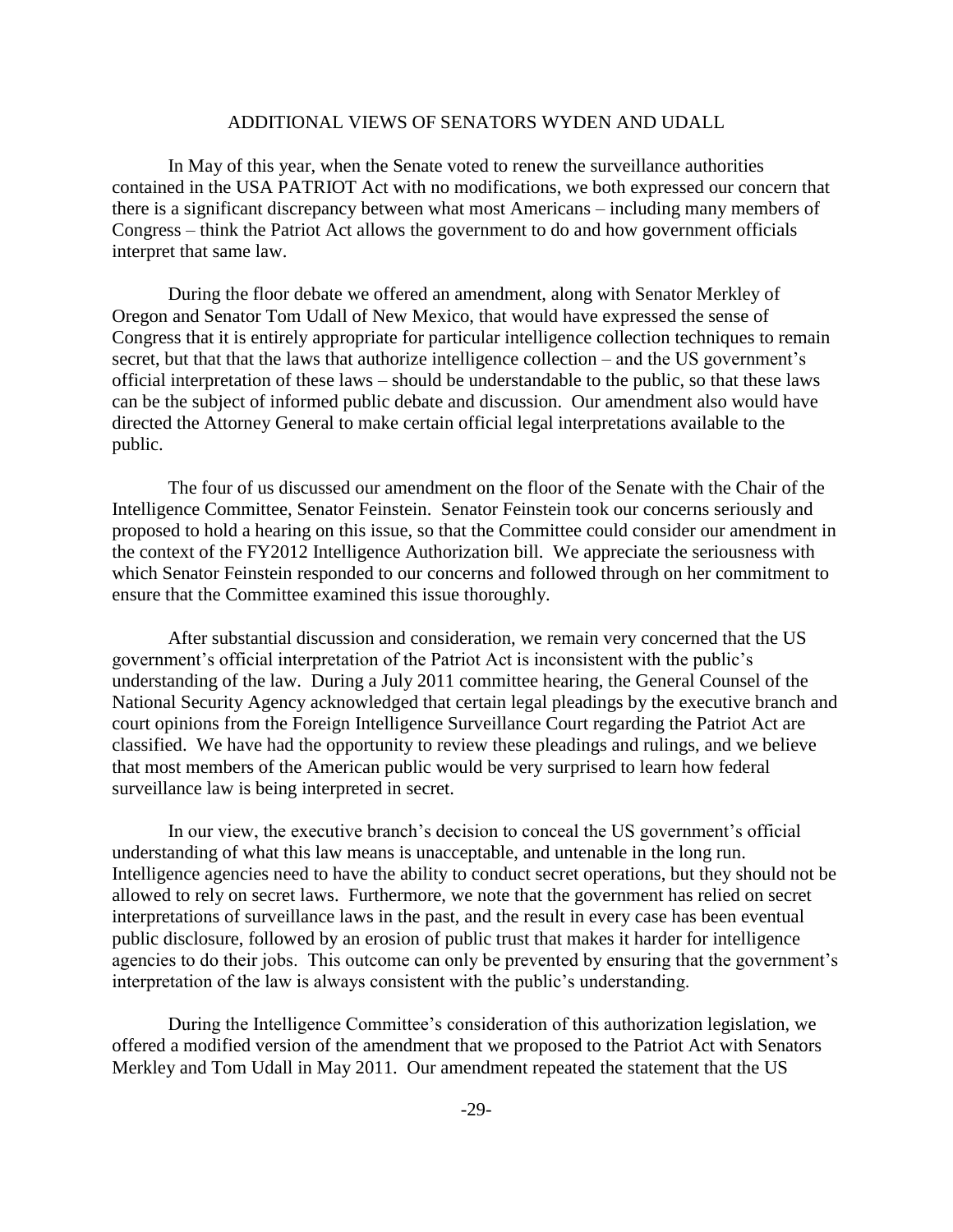government's official interpretation of surveillance laws should be understandable to the public, but rather than direct executive branch officials to make any information public, it simply directed them to report to the congressional intelligence committees on the problems posed by this reliance on secret legal interpretations, and a plan for addressing such problems. We regret that our amendment was not adopted, but we plan to keep pursuing opportunities to address what remains, in our view, a very serious problem.

The full text of the amendment as we offered it in committee is below:

Committee Amendment Proposed by Mr. Wyden, for himself and Mr. Udall of Colorado

At the appropriate place, insert the following:

### SEC. . REPORT ON SECRET INTERPRETATIONS OF SURVEILLANCE LAW.

(a) Findings.—Congress makes the following findings:

(1) In democratic societies, citizens rightly expect that their government will not arbitrarily keep information secret from the public but instead will act with secrecy only in certain limited circumstances.

(2) The Government of the United States has an inherent responsibility to protect the citizens of the United States from foreign threats and sometimes relies on clandestine methods to learn information about foreign adversaries, and these intelligence collection methods are often most effective when they remain secret.

(3) The citizens of the United States recognize that their government may rely on secret intelligence sources and collection methods to ensure national security and public safety, and such citizens expect intelligence activities to be conducted within the boundaries of publicly understood law.

(4) It is essential for the public in the United States to have access to enough information to determine how government officials are interpreting the law, so that voters can ratify or reject decisions that elected officials make on their behalf.

(5) It is essential that Congress have informed and open debates about the meaning of existing laws, so that members of Congress are able to consider whether laws are written appropriately and may be held accountable by their constituents.

(6) It is critical that officials of the United States not secretly reinterpret public laws in a manner that is inconsistent with the public's understanding of such laws and not describe the execution of such laws in a way that misinforms or misleads the public.

(7) Significant interpretations of the Foreign Intelligence Surveillance Act of 1978 (50 U.S.C. 1801 et seq.), as modified by the USA PATRIOT Act (Public Law 107–56; 115 Stat. 272), which represent the Government of the United States official interpretations of the law, are currently being kept secret from the public because the executive branch has determined that such interpretations are classified.

(8) While it is entirely appropriate for particular intelligence collection techniques to be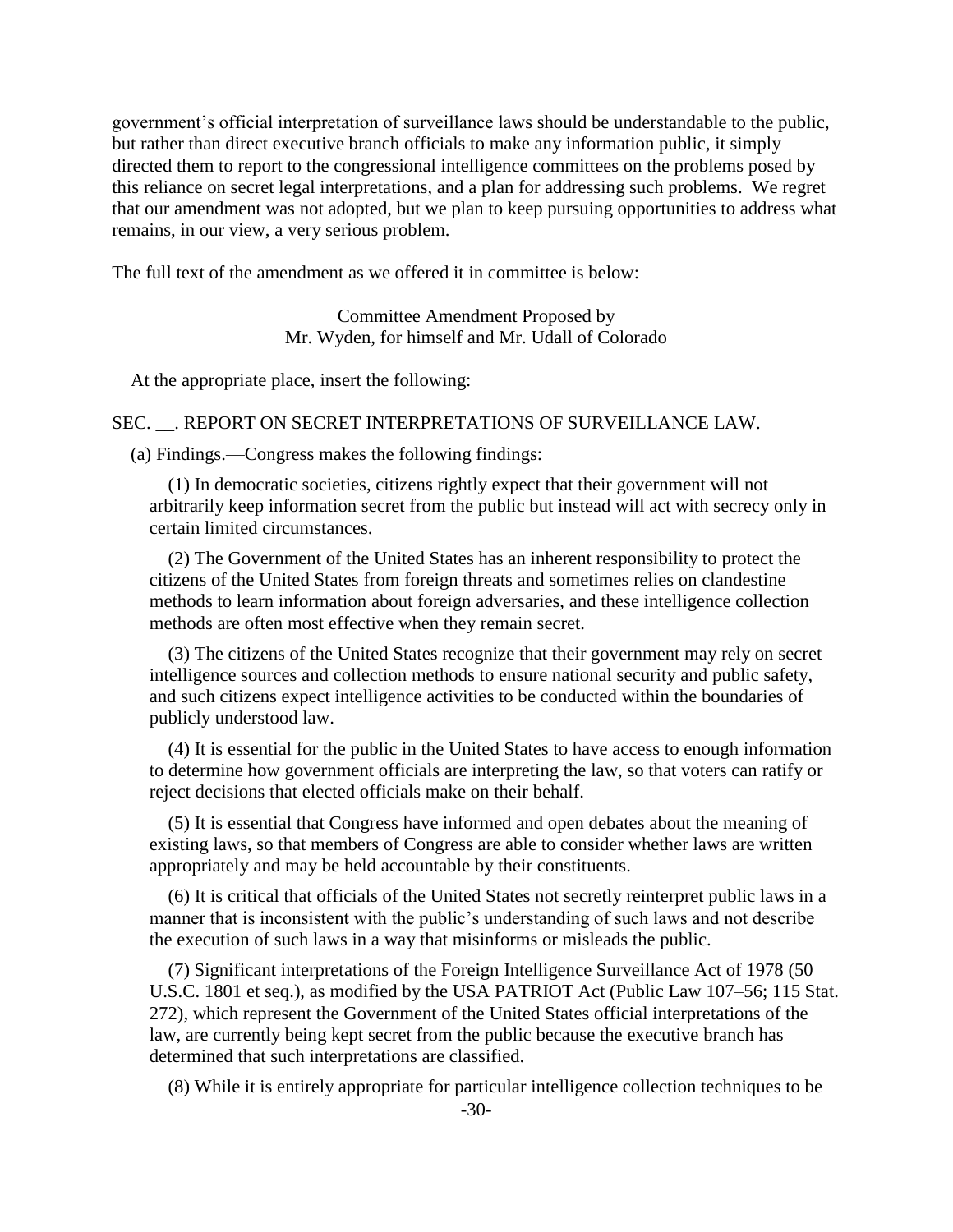kept secret, it is critical that the laws that authorize such techniques and the Government of the United States official interpretations of such laws not be kept secret but instead be transparent to the public, so that such laws may be the subject of informed public debate and consideration.

(b) Report.—Not later than 60 days after the date of the enactment of this Act, the Attorney General and the Director of National Intelligence shall submit to the congressional intelligence committees a report that includes—

(1) a detailed assessment of the problems posed by the reliance of government agencies and departments on interpretations of domestic surveillance authorities that are inconsistent with the understanding of such authorities by the public; and

(2) a plan for addressing such problems with regard to the Foreign Intelligence Surveillance Act of 1978 (50 U.S.C. 1801 et seq.), and, particularly, with the amendments to such Act made by the USA PATRIOT Act (Public Law 107–56; 115 Stat. 272).

\*\*\*

We also offered a second amendment, which would have directed the Inspector General of the Department of Justice to estimate the number of Americans who have had the contents of their communications reviewed under the FISA Amendments Act of  $2008$ .<sup>1</sup>

In July 2011, we wrote to the Director of National Intelligence and asked how many Americans have had their communications reviewed under this law. The Director's office replied promptly, and told us that "it is not reasonably possible to count the number of Americans whose communications may have been reviewed under the authority of the [FISA Amendments Act]". While we accept that it might be difficult for intelligence personnel to determine the exact number of Americans whose communications have been reviewed, we believe that it is necessary to get an estimate of this number so that Congress can understand how the law has been implemented.

It is important to remember that section 702 of the Foreign Intelligence Surveillance Act, which was created by the FISA Amendments Act, was specifically written to cover the surveillance of foreigners outside the United States. In fact, it requires the Attorney General to develop procedures to ensure that individuals targeted under this authority are believed to be outside the United States. So understanding approximately how many people inside the United States have had their communications reviewed under this authority is essential to determining whether this law is working as Congress intended or not.

Since the Director of National Intelligence has not been able to provide us with an estimate of how many Americans have had their communications reviewed, we believe it is

 $\overline{\phantom{a}}$ 

 $1$  This bill contains a provision that extends the surveillance authorities granted by the FISA Amendments Act, which are currently scheduled to expire in 2012, to 2015. Senator Wyden voted against the bill in committee because of the inclusion of this provision. Senator Udall supported the overall bill in committee, but agrees that it is very important for Congress to obtain this information.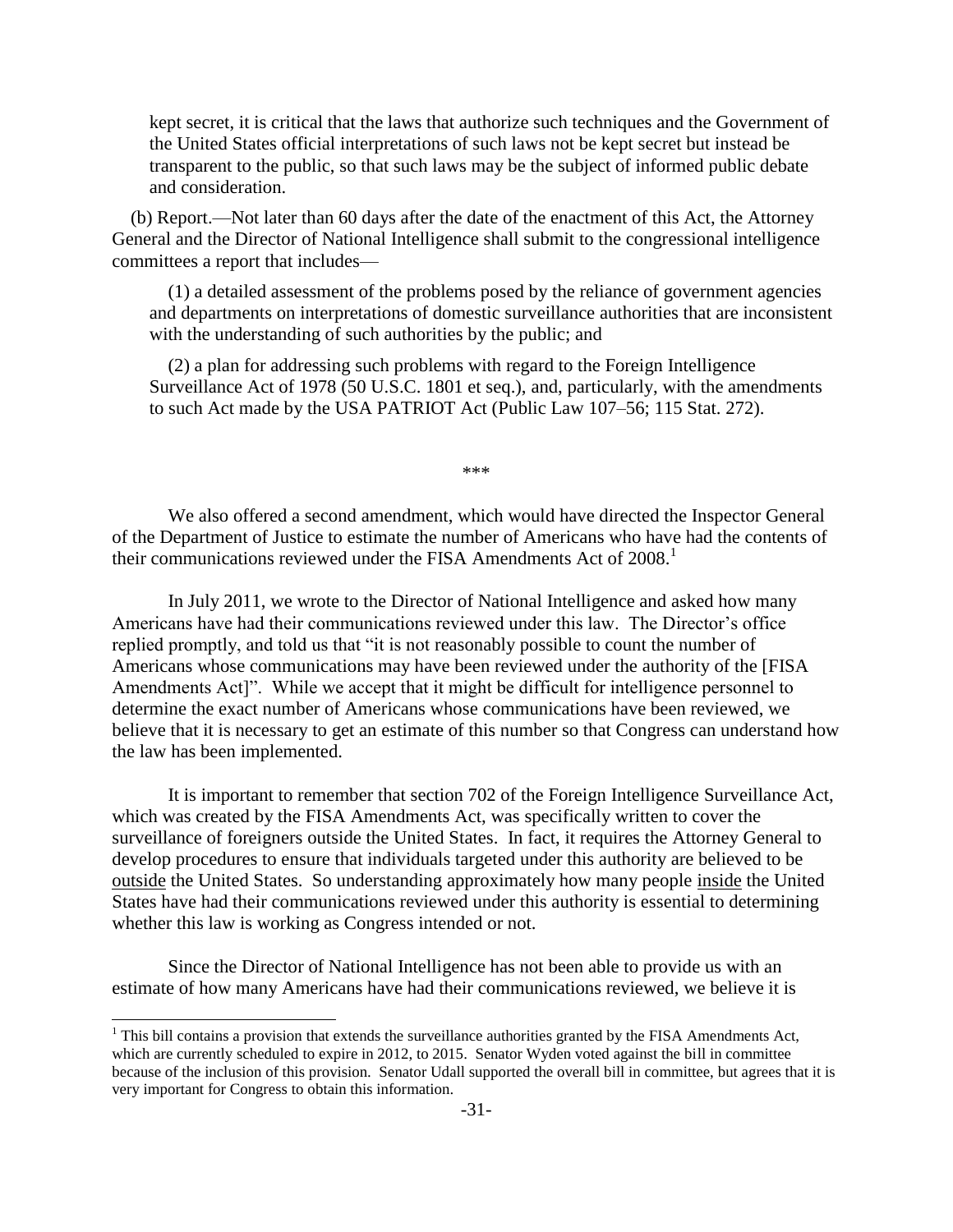appropriate to direct an independent entity with auditing expertise to attempt to estimate this number. The Office of the Inspector General of the Department of Justice has conducted a number of in-depth audits and investigations of various classified surveillance programs over the past several years, and these investigations have identified important issues and uncovered significant facts. Classified versions of these reports have been submitted to Congress, and unclassified versions have been made available to the public, and this has helped to better inform the debate regarding these surveillance programs. We believe that the Office of the Inspector General's past work (including investigative work directed by the FISA Amendments Act itself) demonstrates that it is capable of carrying out this review.

Our amendment also would have directed the Inspector General to review instances where government personnel have failed to comply with the FISA Amendments Act, and estimate the number of people inside the United States, if any, who have had their communications reviewed as a result of these compliance violations. It is a matter of public record that there have been incidents in which intelligence agencies have failed to comply with the FISA Amendments Act, and that certain types of compliance violations have continued to recur. We believe it is particularly important to gain an understanding of how many Americans may have had their communications reviewed as a result of these violations.

We understand that some of our colleagues are concerned that our amendment did not explicitly state that the final report of the Inspector General's investigation should be classified. We respectfully disagree that this is necessary. In our view, while it is entirely appropriate for the details of particular intelligence collection programs to remain classified, disclosing the approximate total number of Americans who have had their communications reviewed would not seem to present a threat to US national security, and to our knowledge no intelligence agency has suggested that it would. In any event, we are confident that the executive branch will seek to classify any information that it believes needs to be secret, and that it is not necessary for Congress to direct that particular reports be classified.

We regret that this amendment was also not adopted, but we will continue to attempt to obtain the answers to the questions that it sought to resolve, and we look forward to working with our colleagues on this effort.

The full text of our amendment, as modified and offered in committee, is below:

Committee Amendment Proposed by Mr. Wyden, for himself and Mr. Udall of Colorado

At the appropriate place, insert the following:

### SEC. \_\_. REPORT ON THE IMPLEMENTATION OF THE FISA AMENDMENTS ACT OF 2008.

(a) Requirement for Report.—Not later than one year after the date of the enactment of this Act, the Inspector General of the Department of Justice shall submit to the entities described in